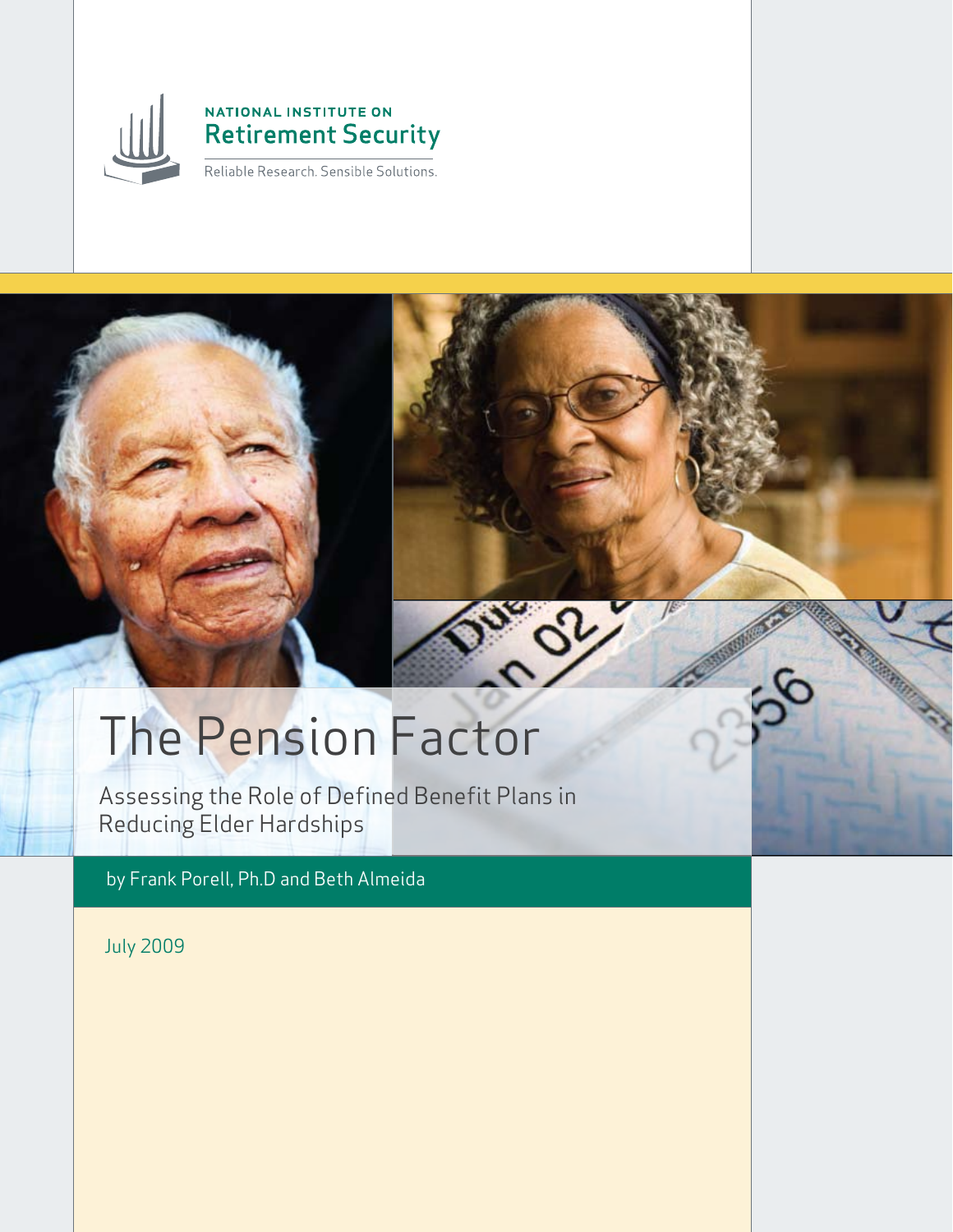# **ABOUT THE AUTHORS**

**Frank Porell** is a Professor of Gerontology, Gerontology Department, John W. McCormack Graduate School of Policy Studies, University of Massachusetts Boston. He received his Ph.D. degree in Urban and Public Affairs from Carnegie-Mellon University in 1978 with specializations in policy analysis, quantitative methods, and regional economics. Prior to his current faculty position which he has held for 18 years, Dr. Porell held Assistant and Associate Professorships at the University of Wisconsin-Milwaukee and University of Pittsburgh, and a Research Associate Professorship at Brandeis University. He has been actively engaged in quantitative policy research involving large national databases in the fields of aging, health care, and urban and regional economics for over 30 years. He is the author or co-author of about 50 articles published in journals and edited books, and well over 50 research reports for various state and federal government agencies, research foundations, consulting firms, and advocacy organizations.

**Beth Almeida** is the Executive Director of the National Institute on Retirement Security. Before joining NIRS, she served as assistant director for strategic resources and as senior economist with the International Association of Machinists and Aerospace Workers (IAM) where she was instrumental in transitioning some 40,000 airline employees out of terminating or freezing pensions into the IAM's multi-employer defined benefit pension plan. Earlier in her career, Ms. Almeida led research initiatives at academic centers in Germany, France, and her home state of Massachusetts. She has authored numerous economic and pension publications and is a frequent speaker at academic and industry conferences, both in the US and abroad. Beth earned a bachelor's degree in international business from Lehigh University and a master's degree in economics from the University of Massachusetts Amherst.

#### **ACKNOWLEDGEMENTS**

The authors would like to thank Marjorie Porell for her work with the raw SIPP data, file construction, and analysis. We also thank Alicia Munnell and Christian Weller for their valuable comments on earlier drafts. Ilana Boivie and Kelly Kenneally provided helpful advice and assistance. Finally, we express gratitude to our anonymous reviewer for insights, comments and suggestions. The views in this report and any errors and omissions are those of the authors alone.

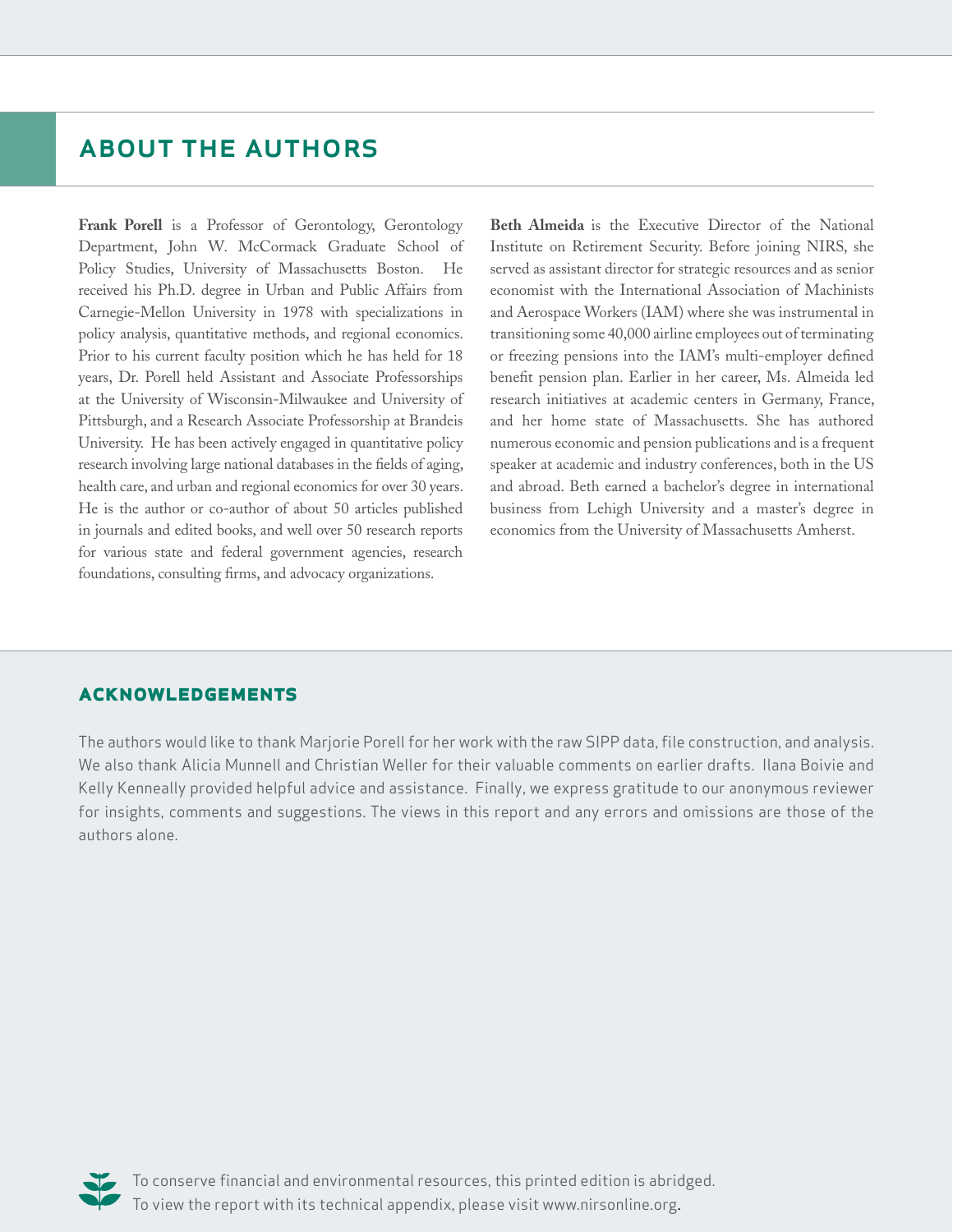# **EXECUTIVE SUMMARY**

Recent turmoil in financial markets has substantially reduced the retirement savings of many workers and retirees alike. This has heightened public concerns that many older American households will not accumulate sufficient retirement savings to meet their needs in retirement. Fortunately, about half of older American households count on income from a defined benefit (DB) pension.

The predictable monthly benefits provided by DB plans remain a source of security to these retired households, enabling millions of Americans to remain secure and independent in old age. This study analyzes the contribution of DB pensions to the economic security of older American households.

Our findings indicate that DB pension income plays a vital role in reducing the risk of poverty and material hardships among older Americans. Rates of poverty among older households without DB pension income were approximately six times greater than the rate among older households with DB pension income. Older households with DB pension income also were far less likely to experience food, shelter, and health care hardships. In addition, DB pension recipient households were less reliant on means-tested cash and non-cash public assistance.

While households with DB pension income generally fared better than households without pension income, DB pensions appear to have particularly improved the economic security of more vulnerable subpopulations of elder households. Our analysis suggests that common gender and racial disparities in rates of poverty, material hardships, and dependence on public assistance are greatly diminished, and in some cases nearly eliminated, among households receiving DB pension income.

Even after controlling for a range of socio-demographic factors such as education, race, gender, and work history, we find that households with a pension fare better than those without. In other words, DB pensions appear to exert an independent, positive effect on older Americans' economic well-being – an effect we call the "pension factor."

This "pension factor" has helped substantial numbers of older American households avoid material hardships associated with inadequate food, shelter, and health care and to avoid having to rely on public assistance. More specifically, we estimate that in 2006, DB pension receipt among older American households was associated with:

- v 1.72 million fewer poor households and 2.97 million fewer near-poor households
- 560,000 fewer households experiencing a food hardship
- 380,000 fewer households experiencing a shelter hardship
- v 320,000 fewer households experiencing a health care hardship
- v 1.35 million fewer households receiving means-tested public assistance

We calculated a savings of some \$7.3 billion in public assistance expenditures in 2006, not counting Medicaid reimbursements for acute and long-term medical care, which can be attributed to receipt of DB pension income. Our estimates of savings represent about 8.5 percent of aggregate public assistance dollars received by all American households in 2006 for the same benefit programs. This amount is significant, particularly given the pressures on safety net programs during the current fiscal crises experienced at all levels of government throughout the country.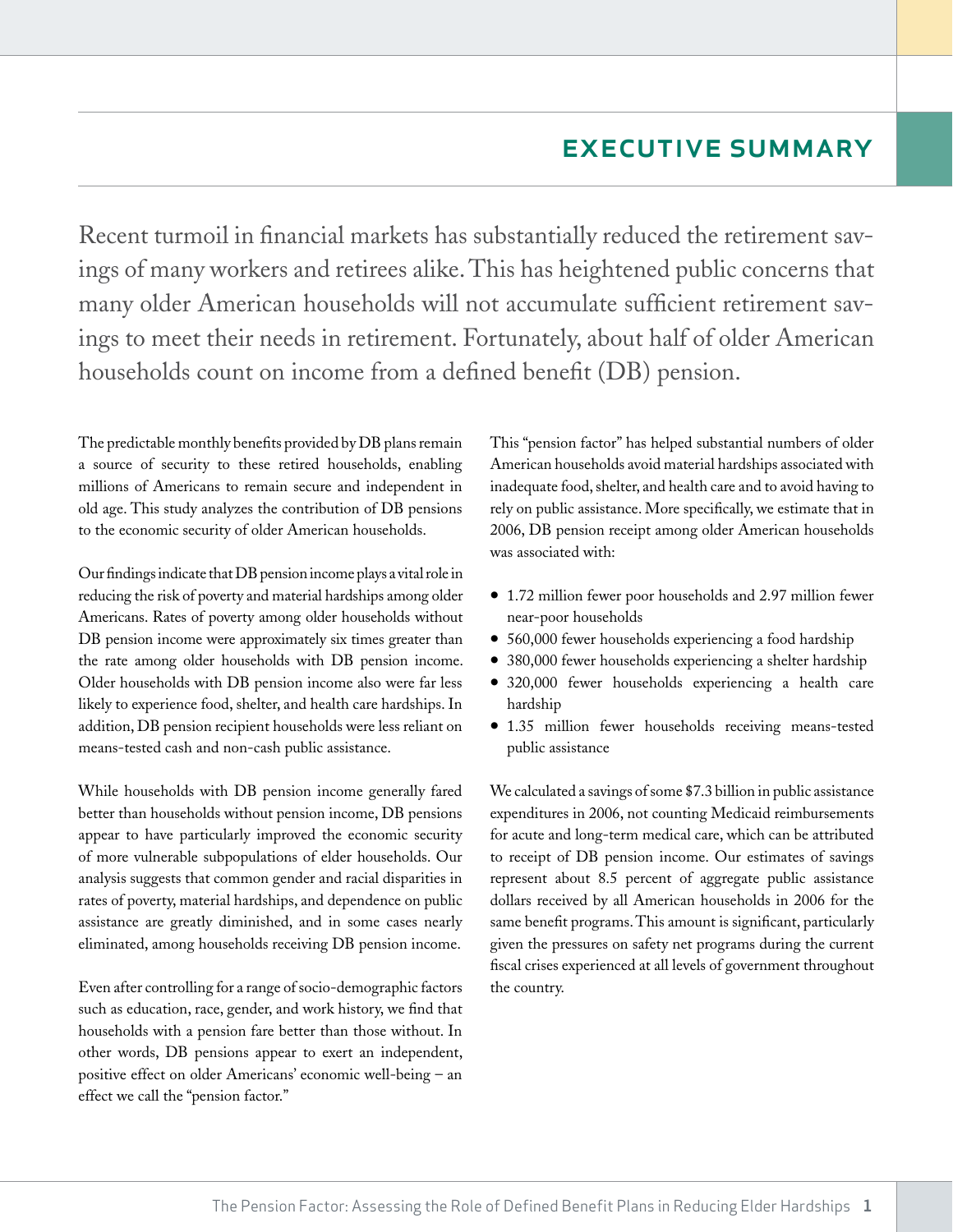# **INTRODUCTION**

Traditional defined benefit (DB) pension plans have long been an important source of income for elder households seeking to maintain a middle-class standard of living after a lifetime of work. Under traditional DB plans, retirees receive a guaranteed, regular stream of income after retirement that continues until death.

The monthly pension benefit is typically based on years of service to the employer, age, and salary history. Retirees also have the option to elect a joint-and-survivor benefit, to ensure that pension payments continue to a surviving spouse. DB plan participation rates among private sector American workers have sharply decreased from about 38 in 1980 to 20 percent in 2008.<sup>1</sup> DB plan coverage in the public sector has not followed this same trend. Overwhelmingly, employees of local, state or federal government are covered by a traditional pension plan. For the same time period, the percentage of private sector workers covered by a defined contribution (DC) retirement plan, such as 401(k) plans, rose from 8 to 31 percent. Under such DC plans, employers and/or employees make contributions to a retirement savings account. Employees typically need to decide how to invest these sums in order to produce accumulated savings for income at retirement.

Recent turmoil in financial markets has substantially reduced the DC plan retirement savings of many workers and retirees alike. This has heightened public concerns that many older American households will not accumulate sufficient retirement savings to meet their needs in retirement. Although investment losses certainly have adversely affected the funding of many DB plans, the predictable monthly benefits of DB plans remain a source of security to retired households who have these plans.<sup>2</sup>

Evidence of the contributions of DB pensions to the retirement readiness of households has been noted long before the current crises in financial markets. For example, projections by Munnell, Webb, and Golub-Sass show that households with heads born after 1945 with a DB plan are about twice as likely than their counterparts with only a DC plan or no retirement plan at all, to have adequate replacement retirement income

at age 65, or income that is sufficient for roughly maintaining one's pre-retirement standard of living.3 Other experts have shown that DB pensions are a major income component for both middle and upper income retirees.<sup>4</sup> Whereas DB pension income comprised only about 3 percent of total household income among the poorest elderly households in the bottom quartile of the household income distribution in 2007, it comprised about 21 percent and 15 percent of income among households in the top two household income quartiles, respectively.5

A review of the evidence in studies such as those noted here finds a compelling case for the vital role that DB pensions play in ensuring economic self-sufficiency of retired American households.6 Several distinctive features of DB pensions should be noted as contributing factors. First, eligible employees are automatically included in DB plans and do not face decisions about whether to participate, how much to save, and how to invest the savings. Second, DB plans better protect retirement wealth from pre-retirement "leakages" due to borrowing or pre-retirement withdrawals. Third, DB pension recipients can't outlive their retirement benefits, and a spouse's access to this pension income is protected after one's own death. Because of these unique features of DB pension plans, older American households with pension income should have greater economic security than their counterparts without such income. However, this proposition has not been examined empirically in past research.

In this report we undertake an empirical examination of the contribution of DB pension income in enhancing the economic welfare of older American households. We use data from the U.S. Census Bureau's Survey of Income Program Participation (SIPP) to examine who receives pension income,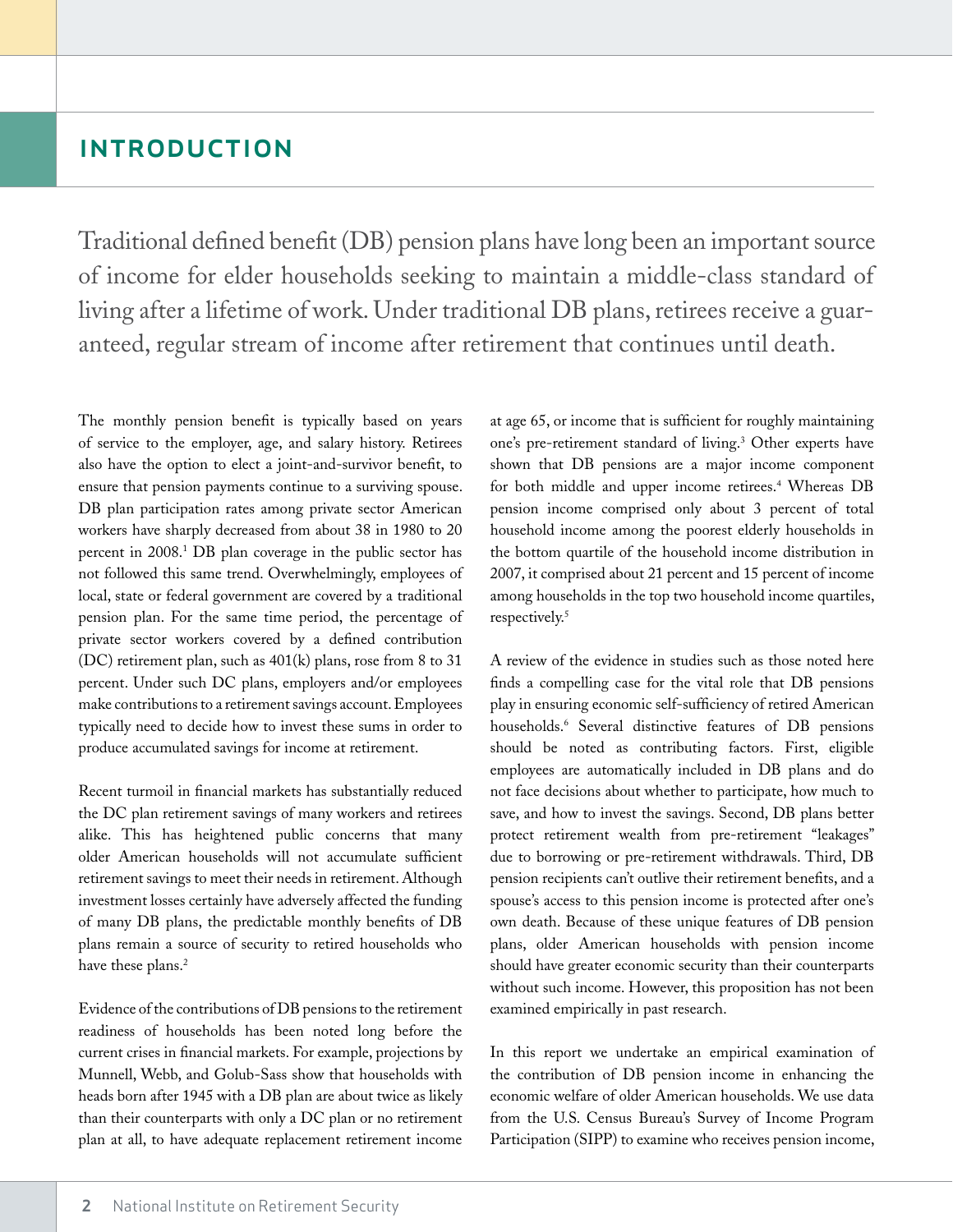how much, and how this has changed over time. We then assess the extent to which DB pension income has protected older American households from poverty in general, and also from experiencing various food, shelter, and health care hardships. We provide descriptive statistics for the older population as a whole, as well as for distinct demographic groups. Lastly, and perhaps most importantly, we derive estimates of the effect of DB pension receipt in reducing older households' reliance on public assistance, and the associated savings to governments in public assistance expenditures.

#### **Data Source and Study Sample**

The study data were drawn from 1996, 2001, and 2004 panels of the SIPP.7 Each SIPP panel is a representative national sample of the civilian population not living in institutions. SIPP Panel members are interviewed at four-month time

intervals over 3-4 year time spans, so the 2004 SIPP panel, for example, incorporates data from 2004 through 2006. A core set of income, labor force, and program participation questions are asked at each interview. Additional questions on a variety of topics such as pension plan coverage, adult well-being, employment history, or health are also asked at specific interviews in the form of topical modules. Topical module questions are asked in only one of the 9-12 interviews conducted during the multi-year span of the panel survey. For this study, core interview variables were used from questions asked in the same month of the Retirement and Pension Plan Coverage topical module. Material hardship variables were obtained from the Adult Well-Being topical module conducted in a different month. The study sample included all SIPP respondents age 60 years or older and all households with a head age 60 and older, respectively, who had records in both the Pension and Adult Well-Being topical modules.<sup>8</sup>

# PENSIONS REMAIN AN IMPORTANT SOURCE OF INCOME FOR MIDDLE<sup>-</sup>CLASS RETIREES

Table 1 presents descriptive statistics about persons who have received DB pension income, how much they received, and how this has changed over time from SIPP data. Receipt of a DB pension is defined here as receiving regular pension income from a former employer for reasons of retirement, disability, or survivorship that are expected to last for the remainder of one's life.

Similar to past research using SIPP data,<sup>9</sup> lump sum pension distributions are not counted as DB pension income. According to these data, about 31.5 percent of persons age 60 or older in the U.S. received DB pension income from a former employer of their own in 2006. The mean and median annual pension amounts received in 2006 were about \$15,784 and \$11,467, respectively.10 While appropriate for many purposes, this definition of pension receipt does not include survivors who receive DB pension income from a job held by a former

decedent spouse, or persons who benefit from the DB pension income of their current spouse. When these sources of DB pension income are also counted, the 2006 estimated rate of DB pension receipt increases to 48.2 percent of persons age 60 or older, with mean and median annual pension amounts per recipient of \$18,195 and \$12,480, respectively. The higher mean and median pension amounts under this broader definition of DB pension receipt are the result of counting both pension incomes of dual-recipient married couples.<sup>11</sup>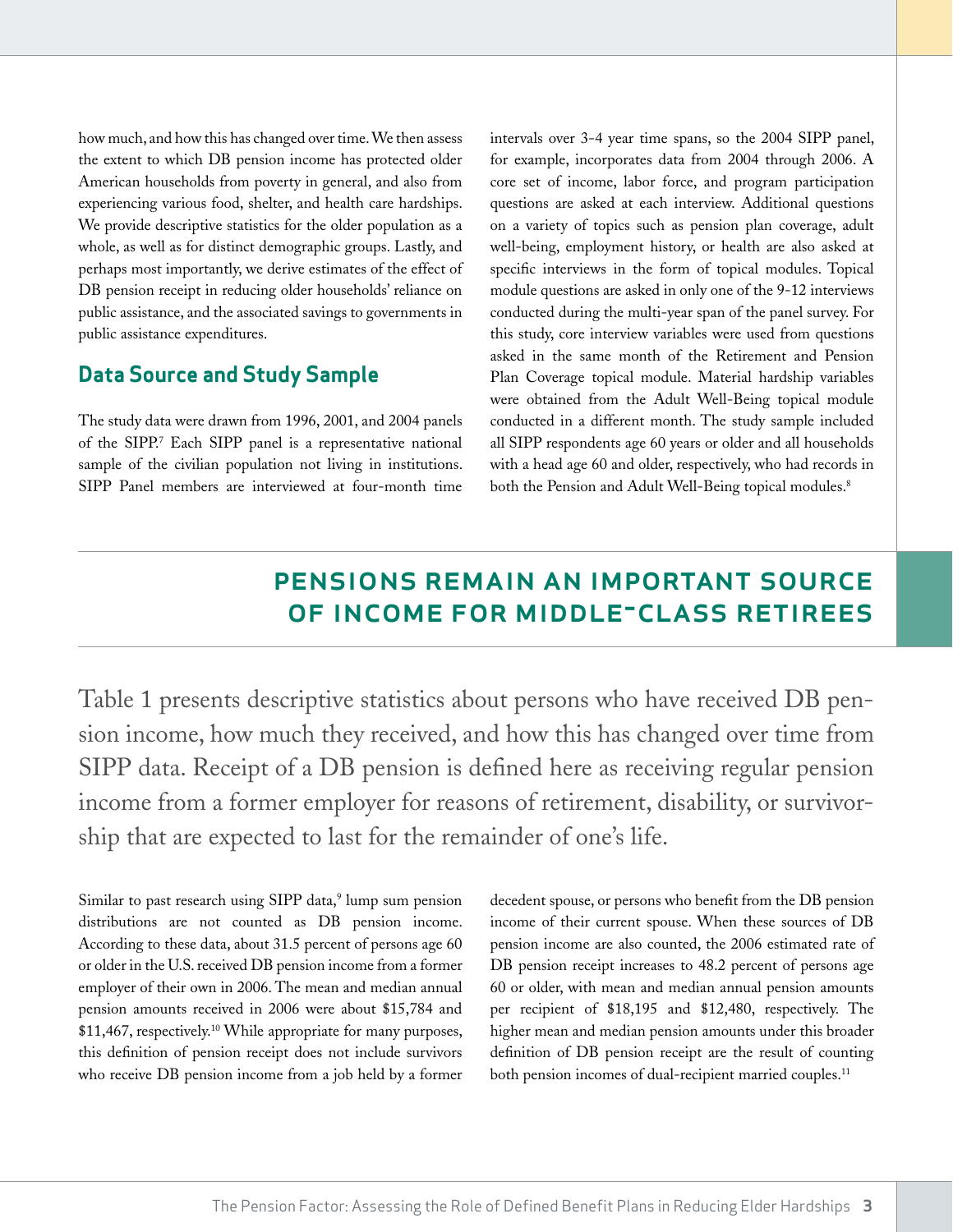|      |                                    | Persons Age 60 or Older<br>with DB Pension Income<br>from Own Former Employer | Persons Age 60 or Older with<br><b>DB Pension Income from Own</b><br>or Spouse's Former Employer |
|------|------------------------------------|-------------------------------------------------------------------------------|--------------------------------------------------------------------------------------------------|
|      | Percent of Persons with DB Income  | 31.5%                                                                         | 48.2%                                                                                            |
| 2006 | Mean Pension Amount <sup>a</sup>   | \$15,784                                                                      | \$18,195                                                                                         |
|      | Median Pension Amount <sup>a</sup> | \$11,467                                                                      | \$12,480                                                                                         |
|      | Percent of Persons with DB Income  | 34.1%                                                                         | 51.8%                                                                                            |
| 2003 | Mean Pension Amount <sup>a</sup>   | \$14,592                                                                      | \$16,960                                                                                         |
|      | Median Pension Amount <sup>a</sup> | \$10,477                                                                      | \$12,255                                                                                         |
|      | Percent of Persons with DB Income  | 33.5%                                                                         | 51.8%                                                                                            |
| 1998 | Mean Pension Amount <sup>a</sup>   | \$12,987                                                                      | \$14,696                                                                                         |
|      | Median Pension Amount <sup>a</sup> | \$9,257                                                                       | \$10,603                                                                                         |

#### Table 1: DB Pension Income Among Persons Age 60 or Older, 1998, 2003, and 2006

Source: Tabulations from the 1996-98, 2001-03, and 2004-06 Surveys of Income and Program Participation, Core wave 7 and Topical Module 7 a All Dollars are in 2006 dollars.

Although there have been dramatic declines in DB pension plan participation among private sector workers since the early 1980s,<sup>12</sup> the data in Table 1 suggest that these declines in plan participation have not yet produced sharp declines in rates of actual DB pension income receipt among older Americans. A fairly modest decline is observed in the percentage of persons aged 60 or older receiving DB pension income between 1998 and 2006. The similar estimated rates of DB pension receipt in 1998 and 2003 are only about 2 to 3 percentage points higher than the 2006 estimates, regardless of how broadly pension receipt is defined. In all three years prevalence rates of DB pension income receipt are about 16 to 18 percentage points higher when spousal sources of pension income are considered relative to when they are not. Since many workers affected by the shift toward DC plans over the last two decades may have not yet retired from the labor force, future data may show more marked declines in DB pension receipt than is apparent in 2006 data.

## **Gender and Race**

Table 2 shows how rates of DB pension income receipt varied with selected characteristics of older Americans in 2006.<sup>13</sup> Older men are nearly twice as likely as women to report DB pension income from a former employer (42.0 percent vs 23.3 percent) and the amounts received are substantially larger as well. The mean annual pension from a former employer among older men of \$18,040 is more than 40 percent greater than the mean of \$12,589 among women. These gender differences reflect the historical lower rates of labor force participation and earnings of women relative to men for this older population cohort.14 When spousal sources of pension income are counted in the broader definition of DB pension receipt, the gender disparity in pension amounts received are substantially reduced and the gender disparity in DB pension receipt is nearly eliminated (49.8 percent vs 46.9 percent). A little more than 60 percent of the marginal increase in the rate of DB pension receipt among women under the broader definition stems from being a current spouse of a current DB pension recipient, with the rest attributable to counting DB pension survivor benefits.

Table 2 also indicates there are notable racial/ethnic disparities in DB pension income receipt among older Americans. However, the pattern of changes in race/ethnic disparities under the alternative definitions of DB pension receipt differ from those found for gender. When DB pension receipt is based only on pension income from one's own former employer, rates of DB pension receipt among older non-Hispanic White and Blacks were similar (32.7 percent vs 32.0 percent) and were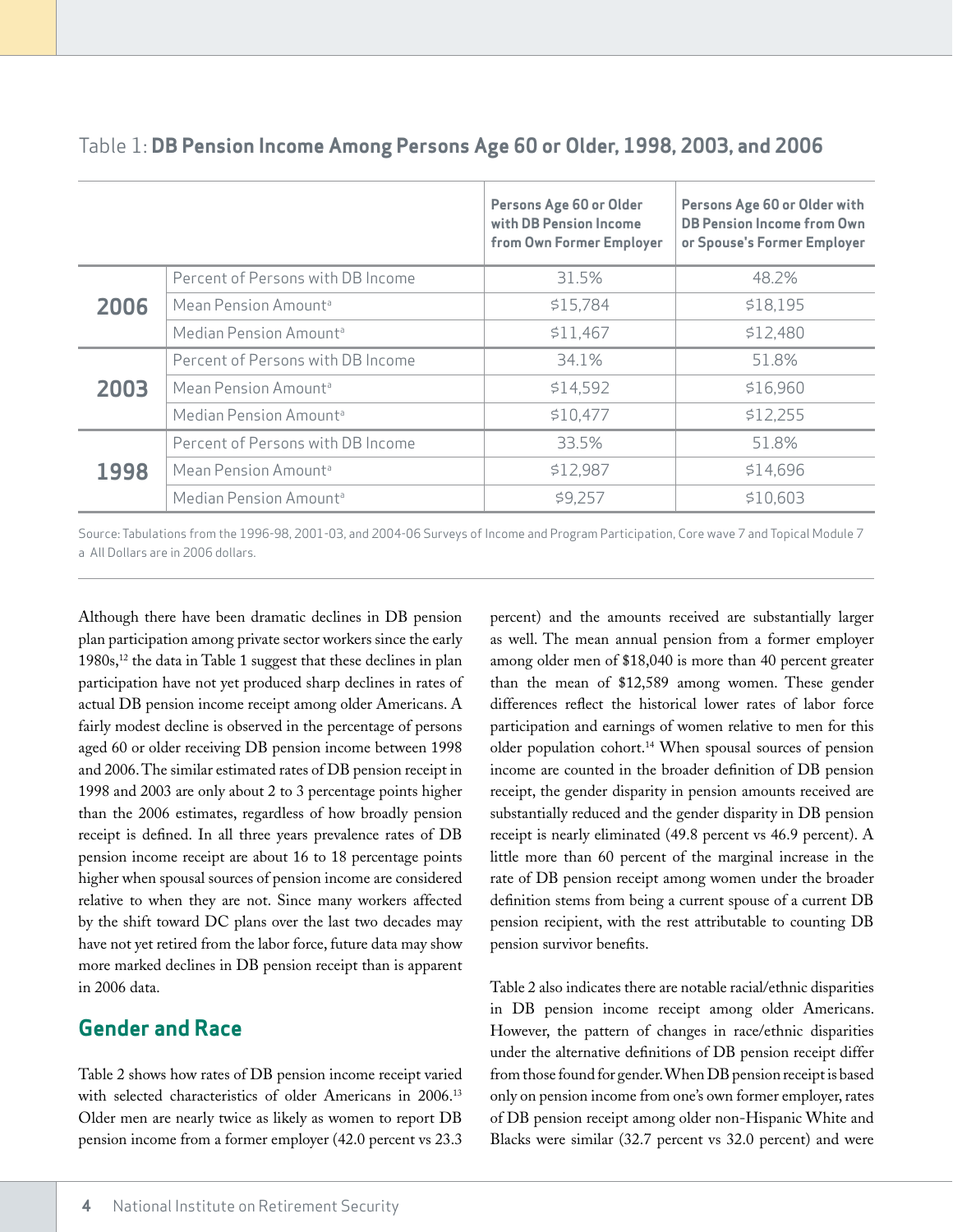|                                      |            | DB Pension from Own Former |                     | DB Pension from Own or Spouse's |                 |                     |                     |
|--------------------------------------|------------|----------------------------|---------------------|---------------------------------|-----------------|---------------------|---------------------|
|                                      |            | <b>Employer Only</b>       |                     |                                 | Former Employer |                     |                     |
|                                      | Number of  |                            | Mean                | Median                          |                 | Mean                | Median              |
|                                      | Persons    | Percent                    | Pension             | Pension                         | Percent         | Pension             | Pension             |
|                                      | (millions) |                            | Amount <sup>a</sup> | Amount <sup>a</sup>             |                 | Amount <sup>a</sup> | Amount <sup>a</sup> |
| All                                  | 48.6       | 31.5%                      | \$15,784            | \$11,467                        | 48.2%           | \$18,195            | \$12,480            |
| Gender                               |            |                            |                     |                                 |                 |                     |                     |
| Male                                 | 21.4       | 42.0%                      | \$18,040            | \$13,509                        | 49.8%           | \$19,906            | \$14,364            |
| Female                               | 27.2       | 23.3%                      | \$12,589            | \$8,400                         | 46.9%           | \$16,763            | \$11,664            |
| <b>Race/Ethnicity</b>                |            |                            |                     |                                 |                 |                     |                     |
| Non-Hispanic White                   | 39.1       | 32.7%                      | \$16,136            | \$11,730                        | 50.7%           | \$18,609            | \$12,908            |
| Non-Hispanic Black                   | 4.2        | 32.0%                      | \$13,857            | \$9,592                         | 42.8%           | \$15,565            | \$11,042            |
| Other Race/Ethnicity                 | 5.3        | 22.6%                      | \$14,225            | \$10,629                        | 34.0%           | \$16,298            | \$11,976            |
| Annual Household Income <sup>b</sup> |            |                            |                     |                                 |                 |                     |                     |
| Lowest Quintile                      | 10.9       | 15.6%                      | \$4,330             | \$2,952                         | 24.4%           | \$4,782             | \$3,283             |
| 2nd Quintile                         | 12.7       | 32.1%                      | \$9,231             | \$7,665                         | 49.7%           | \$9,193             | \$7,656             |
| 3rd Quintile                         | 11.2       | 40.3%                      | \$15,597            | \$13,173                        | 61.7%           | \$17,493            | \$15,600            |
| 4th Quintile                         | 8.0        | 39.1%                      | \$23,487            | \$20,359                        | 59.1%           | \$28,769            | \$27,950            |
| Highest Quintile                     | 5.8        | 32.6%                      | \$27,933            | \$23,952                        | 47.8%           | \$35,335            | \$30,574            |
| <b>Census Region</b>                 |            |                            |                     |                                 |                 |                     |                     |
| Northeast                            | 9.6        | 34.4%                      | \$14,015            | \$9,796                         | 50.7%           | \$16,225            | \$10,800            |
| Midwest                              | 11.1       | 32.4%                      | \$14,191            | \$10,536                        | 50.3%           | \$16,127            | \$11,760            |
| South                                | 18         | 29.3%                      | \$15,428            | \$11,161                        | 45.8%           | \$17,895            | \$12,144            |
| West                                 | 9.9        | 31.8%                      | \$20,036            | \$14,364                        | 47.6%           | \$23,188            | \$16,462            |
| <b>Employment Sector</b>             |            |                            |                     |                                 |                 |                     |                     |
| Private Only                         | 9.8        | 63.6%                      | \$11,183            | \$7,782                         | 14.7%           | \$12,282            | \$8,739             |
| Public Only                          | 4.5        | 29.2%                      | \$21,916            | \$18,563                        | 35.0%           | \$25,130            | \$20,947            |

#### Table 2: DB Pension Income Among Persons Age 60 or Older by Selected Characteristics, 2006

Source: Tabulations from the 2004-2006 Survey of Income and Program Participation, Core wave 7 and Topical Module 7

a All Dollars are in 2006 dollars.

b Quintile ranges are those reported by the U.S. Bureau of the Census for households with heads of all ages. Quintile boundaries (lowest to highest) are: \$20,135; \$37,774; \$60,000; \$97,032.

1^cW & "!%' !%%"" \$" "##!( !( &!

much higher than for persons of other race/ethnicity (22.6 percent). When spousal sources of DB pension income are counted, a White-Black racial disparity in DB pension receipt emerges (50.7 percent vs 42.8 percent). However, the mean and median income received by White pension recipients exceeded that pension recipients of all other race/ethnic groups regardless of whether spousal pension income is counted or not. These data suggest that there may be disproportionately more married persons and persons with DB survivor benefits among older Whites relative to Blacks.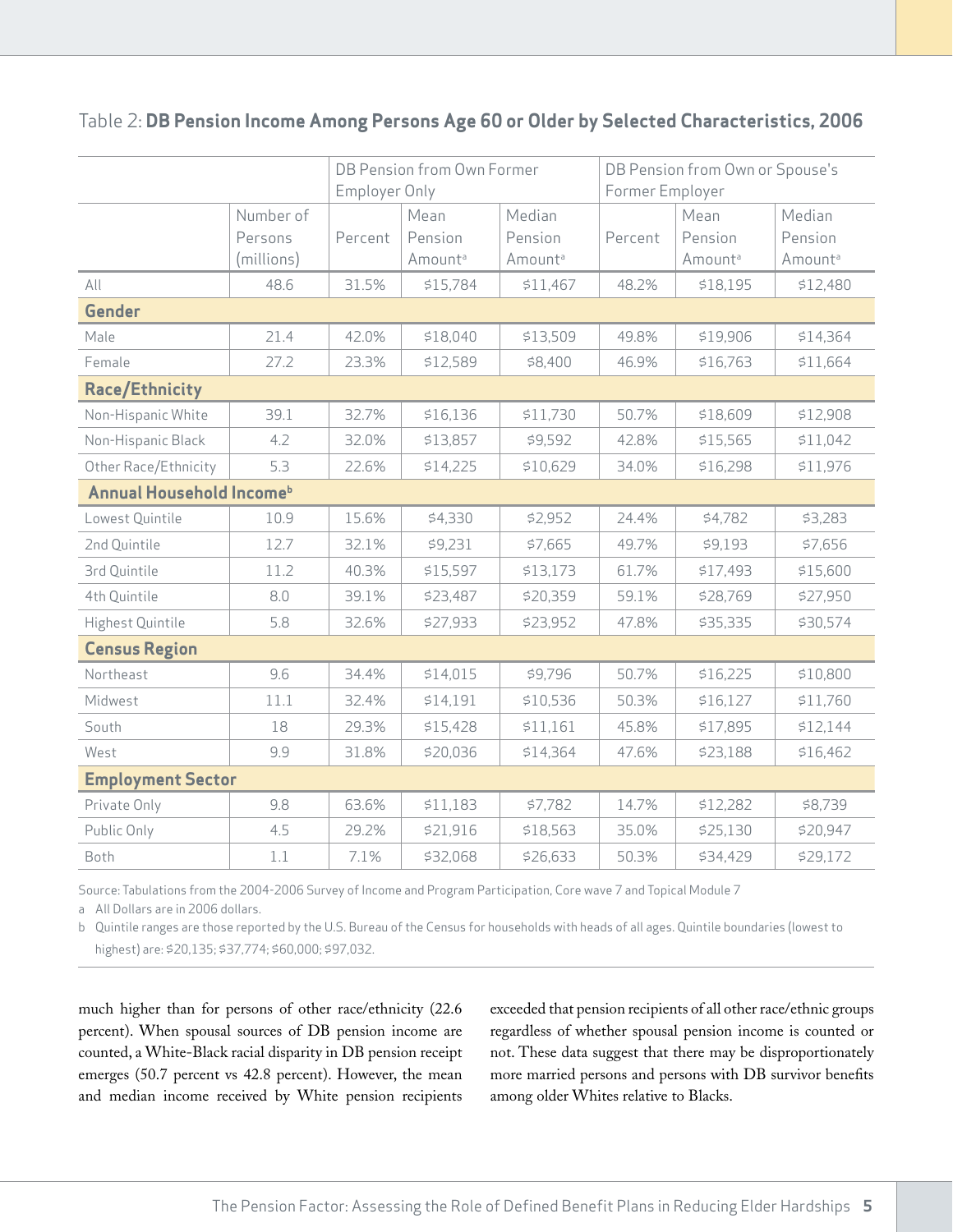#### **Income and Geography**

When the data are displayed by household income quintiles in Table 2, they show the expected results that older persons with lowest household incomes are least likely to have DB pension income and, on average, receive the smallest pension amounts. Similar to other researchers,<sup>15</sup> SIPP data suggest that DB pension income is a particularly important income component for middle-class older Americans. Whereas mean and median pension amounts received increase monotonically from the lowest to the highest household income quartiles, rates of DB pension income receipt are highest among older persons in the third and fourth quintiles of the national distribution of annual household income.

Table 2 also contains data on the geographic variations in rates of DB pension receipt and pension amounts. Although regional disparities are generally modest, lower rates of DB pension receipt are found among older persons living in the South relative to other regions, and recipients living in the West receive larger pensions relative to other regions. These regional disparities are not surprising given the history of lower rates of unionization in the South and the higher living costs and wages of workers in the West region of the United States.16

## **Public and Private Sector**

Finally, Table 2 shows the number of older persons with private and public DB pension income and the amounts received. Public pensions include civilian and military federal government, state government, local government, and Railroad Retirement Board pensions. Private pensions include company, union, and other nongovernment retirement pensions. Regardless of how pension receipt is defined, private DB pension recipients greatly outnumbered public DB pension recipients in 2006. Almost 71 percent of DB pension recipients in 2006 received some private pension income, either alone (63.7 percent), or with public pension income (7 percent). A little more than 36 percent of DB pension recipients received some public pension income, either alone (29.2 percent), or with private pension income (7 percent). When spousal sources of pension income are also considered, the percentage of the much larger pool of pension recipients with some public DB pension income remains about 36 percent, while the percentage of pension recipients with some private DB pension income increases to 74.5 percent.

While far fewer in number, public DB pension recipients generally received far greater annual pension income than their private DB pension recipient counterparts. The mean and median annual amounts of pension income of \$21,916 and \$18,563 among recipients with only public pensions were roughly 2 and 2.4 times greater than the mean (\$11,183) and median (\$7,782) amounts received by DB pension recipients with only private pensions in 2006.<sup>17</sup> The relatively small pool of DB pension recipients with both private and public pensions received much larger pension incomes than their counterparts with only public or private pension income even when pension receipt is based solely upon one's own former employment. When spousal sources of pension income are also considered, there is a modest increase in the disparity between private and public pension amounts received by recipients. Similar disparities in the size of public and private DB pensions have also been documented by others.<sup>18</sup> The greater income received by public relative to private DB pension recipients reflects the fact that nearly all state and local government employees contribute to their pensions, while employees in the private sectors do not.<sup>19</sup> Also, because many state and local employees are not covered by Social Security, these DB pensions compensate for that lack of coverage. Other factors that also play a role are lower job turnover and longer employment tenure among government employees, as well as their occupational mix and higher education levels.<sup>20</sup>

#### **Pension Income Compared to Other Retirement Income**

Some perspective on the magnitudes of both the rates of DB pension receipt and amounts received by older persons can be found in Table 3. This table presents comparative data on estimated receipt rates and the mean and median annual amounts of DC and Social Security income received by older Americans in 2006. These data show that DC income receipt rates were much lower than the receipt rates of both DB and Social Security income, and the rate of Social Security income receipt was highest among the three sources of retirement income. While the mean annual income received was greatest for DC income recipients and lowest for Social Security income recipients, these rankings are reversed when median amounts received are considered.<sup>21</sup> The median annual amount of Social Security income among recipients exceeded that for both DB and DC income recipients. For both DB and DC income, the mean amounts received are much larger than their median amounts. This differential suggests that the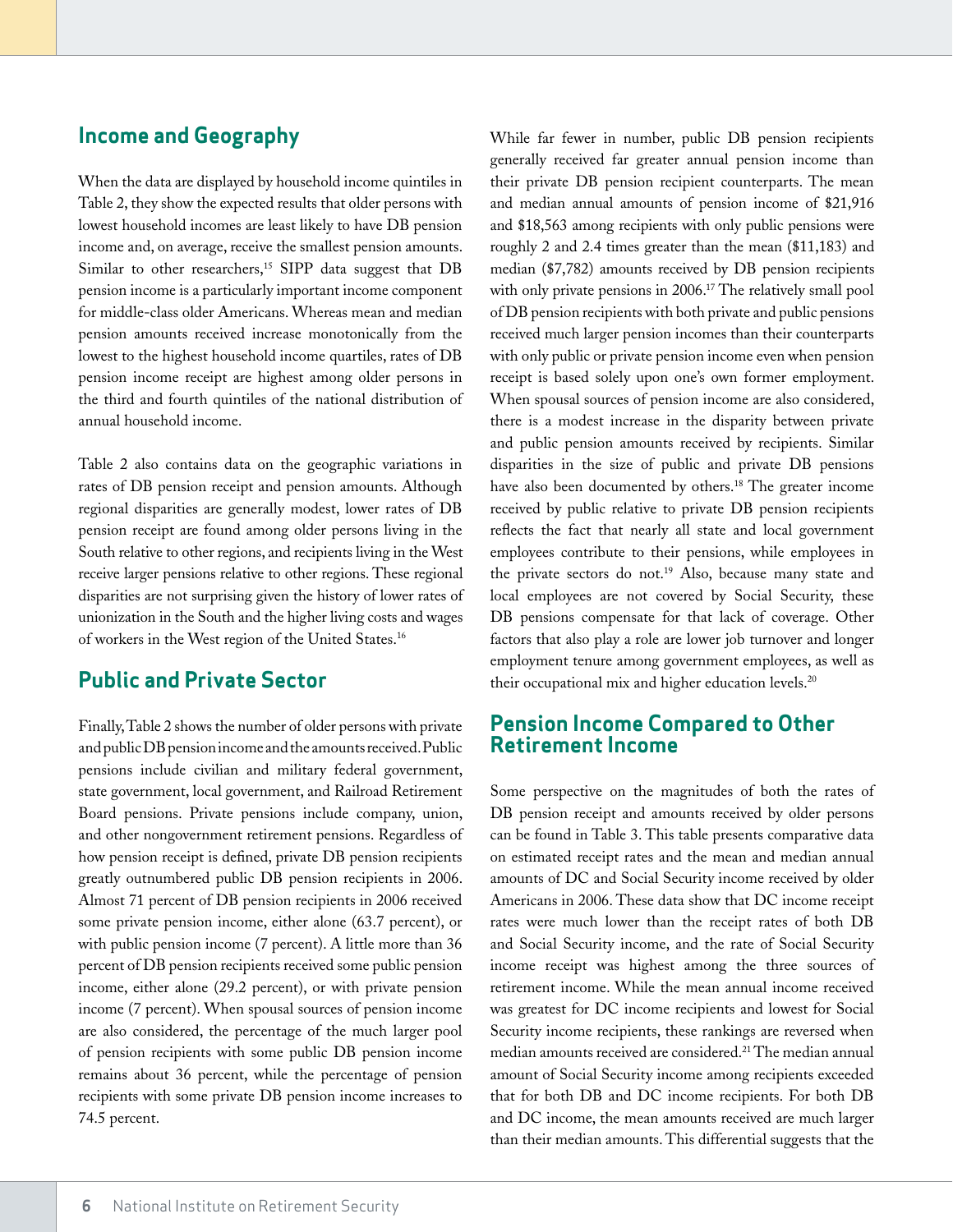distributions of amounts received by DB and DC recipients are more heavily skewed than for Social Security recipients. This typically results when a relatively small fraction of individuals is receiving very large annual amounts relative to others.

|                                 | Number of Persons<br>Receiving Income<br>(millions) | Recipients as a<br>Percent of All<br>Persons | Mean Annual<br>Amount <sup>a</sup> | Median Annual<br>Amount <sup>a</sup> |
|---------------------------------|-----------------------------------------------------|----------------------------------------------|------------------------------------|--------------------------------------|
| <b>DB Pension Income</b>        |                                                     |                                              |                                    |                                      |
| Own Former Employer             | 15.3                                                | 31.5%                                        | \$15,784                           | \$11,467                             |
| Own or Spouse's Former Employer | 23.4                                                | 48.2%                                        | \$18,195                           | \$12,480                             |
| <b>DC</b> Income                |                                                     |                                              |                                    |                                      |
| Own                             | 2.5                                                 | 5.1%                                         | \$24,435                           | \$11,970                             |
| Own or Spouse's                 | 3.5                                                 | 7.2%                                         | \$21,625                           | \$9,575                              |
| <b>Social Security Income</b>   |                                                     |                                              |                                    |                                      |
| Own                             | 37.6                                                | 77.4%                                        | \$11,965                           | \$12,038                             |
| Own or Spouse's                 | 39.7                                                | 81.6%                                        | \$16,561                           | \$15,518                             |

#### Table 3: DB, DC, and Social Security Income Recipients and Amounts - Persons Age 60 or Older

Source: Tabulations from the 2004-2006 Survey of Income and Program Participation, Core wave 7 and Topical Module 7 a All Dollars are in 2006 dollars.

# HOUSEHOLDS WITH PENSION INCOME FACE FEWER RISKS OF POVERTY, HARDSHIPS

We now turn to the economic welfare of older American households with DB pension income relative to other households. Income offers a means for households to consume goods and services that are necessary to meet their basic needs. Therefore, income is widely accepted as an important indicator of economic well-being.

Comparing household incomes to thresholds, such as federal poverty levels, is a common way to assess the economic welfare of various subpopulations and changes in their economic welfare over time. For example, although poverty among older Americans remains an important policy concern, the percentage of older Americans living in poverty has declined markedly since the 1960's largely because of the growth in Social Security coverage and benefits.<sup>22</sup>

Conventional poverty-level measures have a number of acknowledged limitations such as the exclusion of noncash

benefits (e.g., food stamps, housing subsidies) and earned income tax benefits. The measures also do not incorporate adjustments for expenditures that are not directly made for the consumption of necessities, such as childcare, taxes, various work-related expenses, as well as for geographic cost-ofliving differentials.23 Aside from these technical limitations, they measure resources available for consumption rather than consumption itself. Direct measures of material hardships have been developed from reported consumption patterns and physical living conditions judged to be inadequate by societal standards. Despite some shortcomings of their own,<sup>24</sup>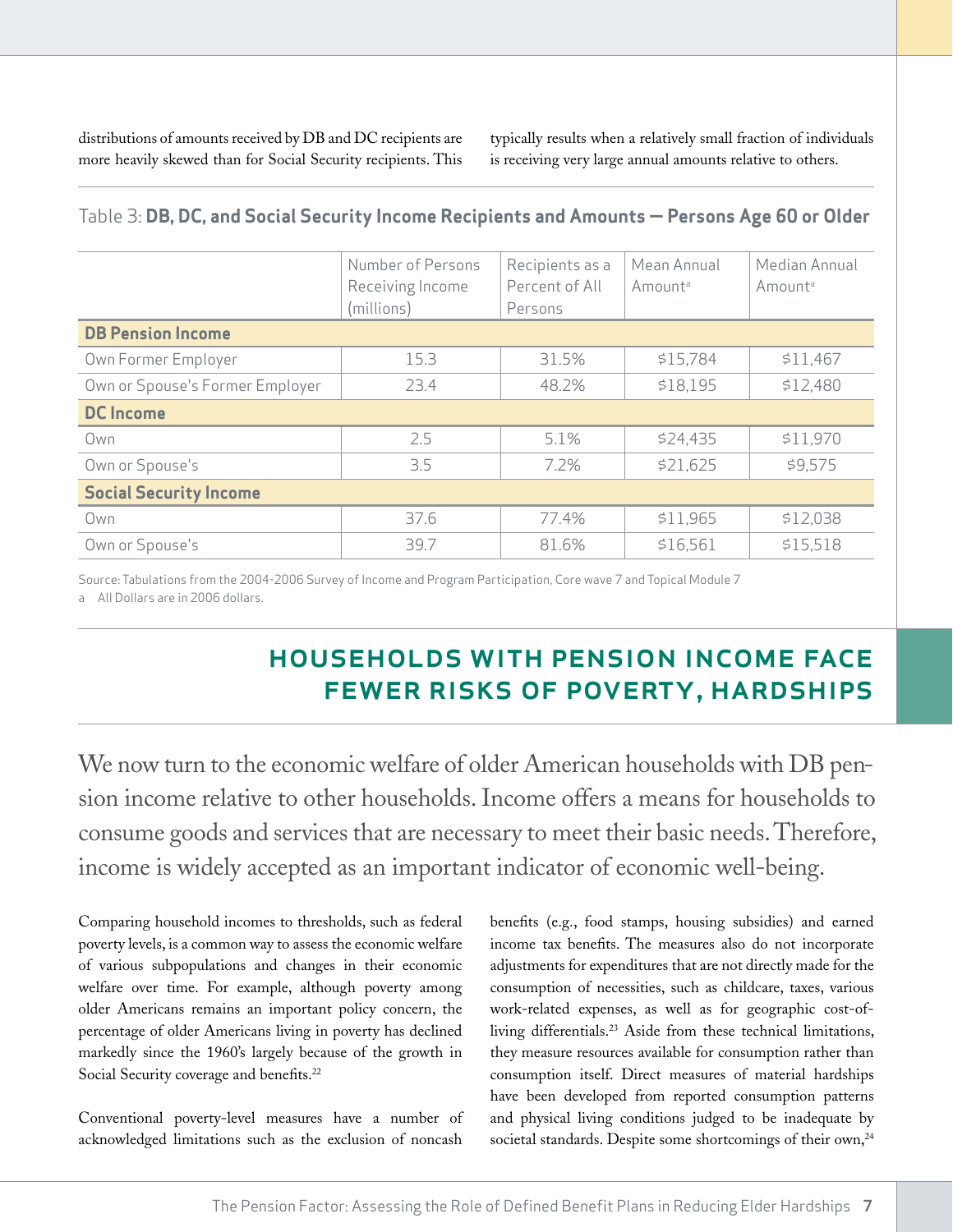material hardship measures provide a tangible picture of the actual consequences of inadequate economic resources for households. They are generally regarded as useful supplements to conventional income-poverty indicators for assessing economic well-being.25 In Tables 4 through 6 below, we compare not only poverty rates, but also rates of selected material hardships among households with and without DB pension income.

#### **Households with Pensions Less Likely** to be Poor or "Near Poor"

Table 4 shows how poverty rates varied among older households with DB pension receipt status and selected characteristics of the householder. Since federal poverty thresholds of the U.S. Bureau of the Census are measured for families, we analyzed the family income received by SIPP households with a householder age 60 or older rather than income received individually by all older persons. Households with incomes below the federal poverty line (FPL) are classified as "poor." Households with incomes exceeding the FPL but less than or equal to 200 percent of the FPL are classified as "near-poor," while households with incomes exceeding 200 percent of the FPL are classified as "not-poor." DB pension receipt pertains to both the householder and his/her spouse.

We find the expected large gender and racial disparities in poverty rates among *^[STa0\TaXRP]W^dbTW^[Sb1dccWTSPcP* also suggest that DB pensions can reduce *gender and racial gaps.* 

In 2006 about 9 percent of American households with householders aged 60 or older were poor, and another 25.5 percent of them were near-poor. The poverty rate is much lower among older households with DB pension income relative to their counterparts with no DB pension income. This is not surprising because lower income workers are the least likely to be covered by a pension.<sup>26</sup> The poverty rate of 15.1 percent among older households without any DB pension income exceeded the 2.4 percent rate of households with DB pension income by more than a factor of six. In addition, the 33.9 percent rate of near-poverty among households without

DB pension income is more than double the near-poverty rate of 15.1 percent found for those with DB pension income. While still much lower than households with no DB pension income, poverty rates were much higher among households with only private DB pension income relative to those with only public DB pension income and those with both public and private pension income. These results are consistent with the larger pension amounts of public relative to private DB income recipients reported earlier in Table 2.

We find the expected large gender and racial disparities in poverty rates among older American households. But, the data also suggest that DB pensions can reduce gender and racial gaps. As shown in Table 4, older households headed by women generally exhibit higher poverty rates than those headed by men with the same DB pension status. However, female-headed households with DB pension income exhibit lower poverty rates than male-headed households without DB pension income. More importantly, the 4.3 percentage point female disparity in the percentage of poor households without DB pension income (16.8 percent vs 12.5 percent) is nearly eliminated among households with DB pension income (i.e., 2.5 percent vs 2.2 percent). Similar changes in racial disparities in poverty rates are found when DB pension receipt is distinguished. Poverty rates are generally much higher among non-White households relative to their White counterparts. However, the double-digit percentage point White-non-White racial disparity in poverty rates among households without DB pension income (11.5 percent for Whites vs 29.4 percent for Blacks and 24.6 percent for Other Race) is reduced to a disparity of less than 4 percentage points among households with DB pension income (1.9 percent for Whites vs 5.2 percent for Blacks and 4.7 percent for Other Race). These data suggest that DB pensions have helped many older non-white and female-headed households to escape poverty as defined by the FPL.

#### **Households with Pensions Face Fewer Material Hardships**

We analyzed three types of material hardships: inadequate food consumption, inability to meet basic expenses associated with shelter, and unmet medical or dental needs. Our selection of these hardship measures was guided by the findings of past research employing SIPP data on material hardships.<sup>27</sup> We discuss our empirical findings for each of these material hardship measures in turn.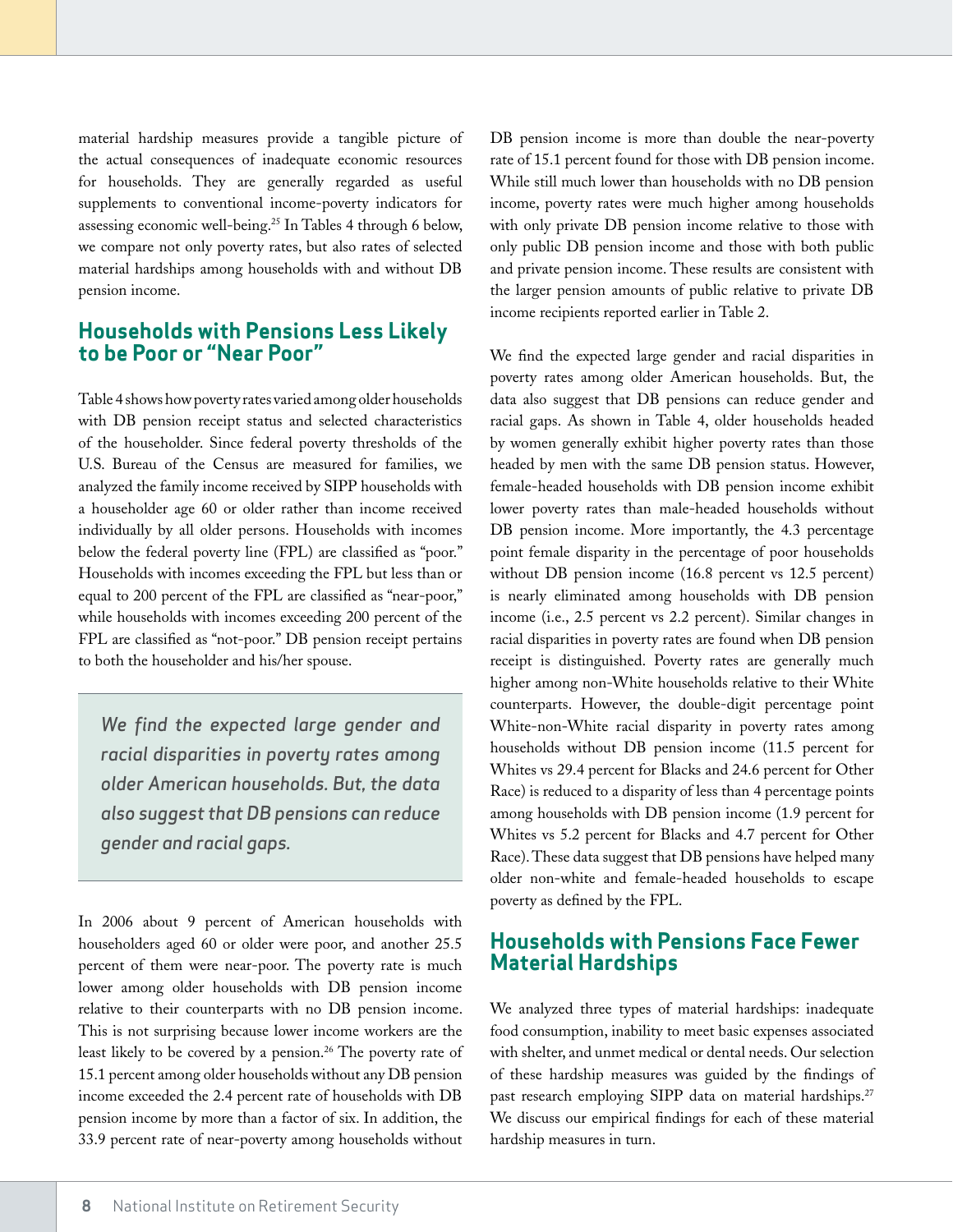#### Table 4: **Percentage of Older Households with Household Incomes Exceeding Poverty** Thresholds by DB Pension Income Status and Other Selected Characteristics, 2006

|                                    | <b>Number of</b>                             | Percent of Households with Annual Income |                        |                       |
|------------------------------------|----------------------------------------------|------------------------------------------|------------------------|-----------------------|
|                                    | <b>Households</b><br>(millions) <sup>d</sup> | <b>Poor</b> <sup>c</sup>                 | Near Poor <sup>c</sup> | Not Poor <sup>c</sup> |
| <b>All Households</b>              | 31.6                                         | 9.0%                                     | 25.5%                  | 65.5%                 |
| With Own or Spouse Pension Income  | 15.0                                         | 2.4%                                     | 16.2%                  | 81.5%                 |
| <b>Private Pension</b>             | 9.4                                          | 3.0%                                     | 20.9%                  | 76.1%                 |
| <b>Public Pension</b>              | 3.9                                          | 1.3%                                     | 10.3%                  | 88.4%                 |
| <b>Both</b>                        | 1.7                                          | 1.4%                                     | 3.1%                   | 95.5%                 |
| <b>No DB Pension Income</b>        | 16.6                                         | 15.1%                                    | 33.9%                  | 51.0%                 |
| <b>Gender of Head of Household</b> |                                              |                                          |                        |                       |
| Male                               |                                              |                                          |                        |                       |
| With Own or Spouse Pension Income  | 6.9                                          | 2.2%                                     | 10.4%                  | 87.4%                 |
| No DB Pension Income               | 6.5                                          | 12.5%                                    | 28.0%                  | 59.5%                 |
| Female                             |                                              |                                          |                        |                       |
| With Own or Spouse Pension Income  | 8.1                                          | 2.5%                                     | 21.1%                  | 76.4%                 |
| No DB Pension Income               | 10.0                                         | 16.8%                                    | 37.8%                  | 45.4%                 |
| <b>Race/Ethnicity</b>              |                                              |                                          |                        |                       |
| <b>Non-Hispanic White</b>          |                                              |                                          |                        |                       |
| With Own or Spouse Pension Income  | 12.7                                         | 1.9%                                     | 15.2%                  | 82.9%                 |
| No DB Pension Income               | 12.7                                         | 11.5%                                    | 33.2%                  | 55.3%                 |
| <b>Non-Hispanic Black</b>          |                                              |                                          |                        |                       |
| With Own or Spouse Pension Income  | 1.3                                          | 5.2%                                     | 23.3%                  | 71.5%                 |
| No DB Pension Income               | 1.8                                          | 29.4%                                    | 37.8%                  | 32.8%                 |
| <b>Other Race/Ethnicity</b>        |                                              |                                          |                        |                       |
| With Own or Spouse Pension Income  | 1.0                                          | 4.7%                                     | 18.1%                  | 77.2%                 |
| No DB Pension Income               | 2.0                                          | 24.6%                                    | 35.3%                  | 40.1%                 |
| Household Income <sup>a,b</sup>    |                                              |                                          |                        |                       |
| <b>Lowest Quintile</b>             |                                              |                                          |                        |                       |
| With Own or Spouse Pension Income  | 2.2                                          | 16.0%                                    | 83.0%                  | 1.0%                  |
| No DB Pension Income               | 6.9                                          | 35.7%                                    | 64.0%                  | 0.3%                  |
| Quintile 2                         |                                              |                                          |                        |                       |
| With Own or Spouse Pension Income  | 4.6                                          | 0.1%                                     | 12.3%                  | 87.6%                 |
| No DB Pension Income               | 4.2                                          | 0.9%                                     | 26.9%                  | 72.3%                 |
| Quintile 3                         |                                              |                                          |                        |                       |
| With Own or Spouse Pension Income  | 4.2                                          | 0.0%                                     | 0.6%                   | 99.4%                 |
| No DB Pension Income               | 2.3                                          | 0.0%                                     | 3.3%                   | 96.7%                 |

Source: Tabulations from the 2004-2006 Survey of Income and Program Participation, Core wave 7 and Topical Module 7. Older households are defined as those whose head is age 60 or older.

a Quintile ranges are those reported by the U.S. Bureau of the Census for households with heads of all ages. Quintile boundaries (lowest to highest) are: \$20,135; \$37,774; \$60,000; \$97,032.

b Quintiles 4 and 5 are not reported because nearly all households are classified as "not poor"

c Poor: Income below Federal Poverty Level (FPL); Near Poor: FPL < Income <= 200% FPL; Not Poor: Income > 200% FPL.

d Totals may not add up due to rounding.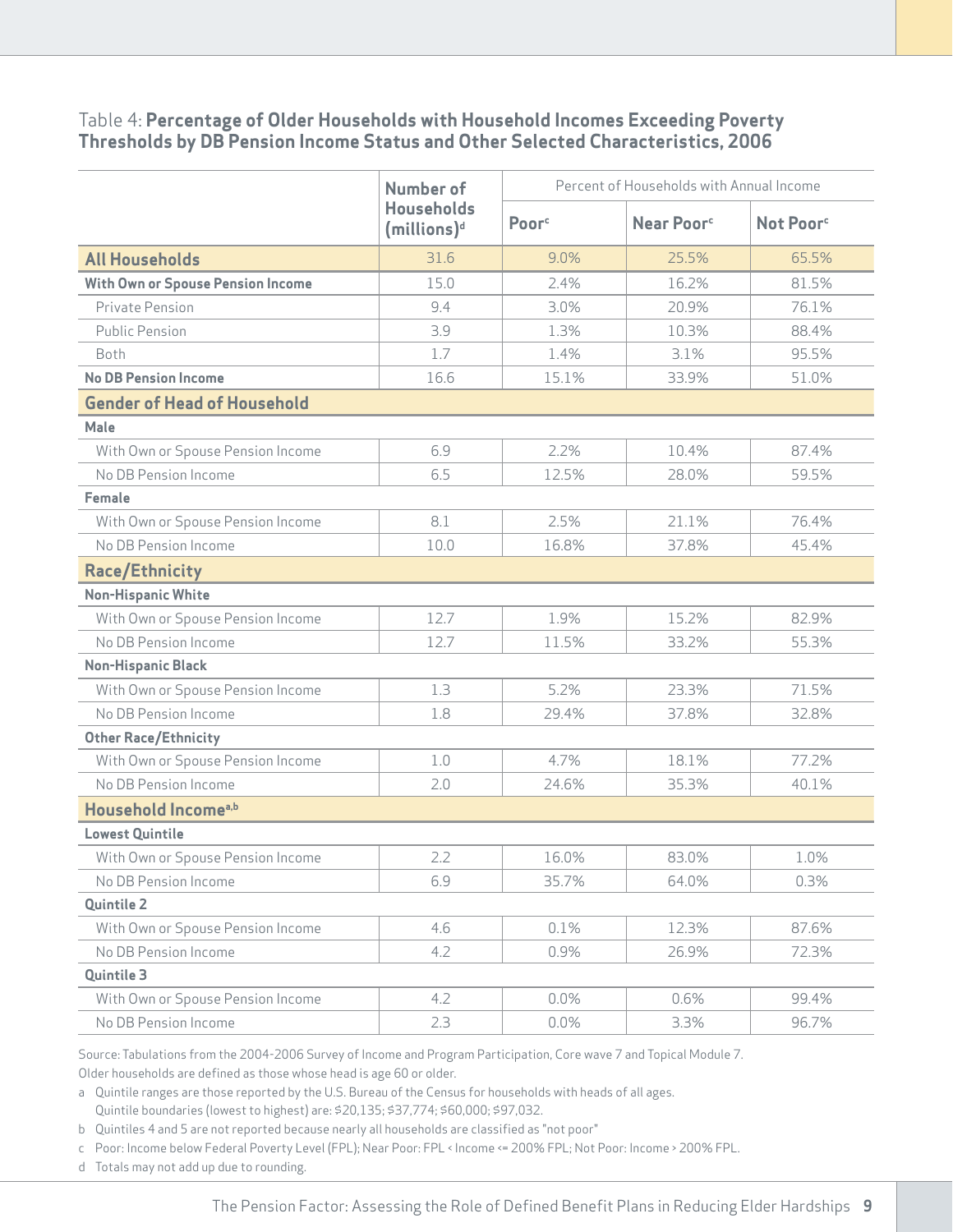#### Table 5: **Percentage of Older Households Reporting Food, Shelter, and Health Care Material** Hardships by DB Pension Income Status and Other Selected Characteristics, 2006

|                                    |                                                           |                                       | Percent of Households Reporting: <sup>b</sup>     |                                                       |
|------------------------------------|-----------------------------------------------------------|---------------------------------------|---------------------------------------------------|-------------------------------------------------------|
|                                    | Number of<br><b>Households</b><br>(millions) <sup>b</sup> | Food<br>Insecurity<br><b>Hardship</b> | <b>One or More</b><br><b>Shelter</b><br>Hardshipc | <b>One or More</b><br><b>Health Care</b><br>Hardshipc |
| <b>All Households</b>              | 31.6                                                      | 4.7%                                  | 4.6%                                              | 6.0%                                                  |
| With Own or Spouse Pension Income  | 15.0                                                      | 2.6%                                  | 2.4%                                              | 4.2%                                                  |
| Private Pension                    | 9.4                                                       | 3.1%                                  | 2.9%                                              | 5.0%                                                  |
| <b>Public Pension</b>              | 3.9                                                       | 1.9%                                  | 1.7%                                              | 2.8%                                                  |
| <b>Both</b>                        | 1.7                                                       | 1.6%                                  | 1.6%                                              | 2.7%                                                  |
| <b>No DB Pension Income</b>        | 16.6                                                      | 6.7%                                  | 6.6%                                              | 7.8%                                                  |
| <b>Gender of Head of Household</b> |                                                           |                                       |                                                   |                                                       |
| Male                               |                                                           |                                       |                                                   |                                                       |
| With Own or Spouse Pension Income  | 6.9                                                       | 2.3%                                  | 1.6%                                              | 3.8%                                                  |
| No DB Pension Income               | 6.5                                                       | 5.7%                                  | 5.2%                                              | 5.8%                                                  |
| Female                             |                                                           |                                       |                                                   |                                                       |
| With Own or Spouse Pension Income  | 8.1                                                       | 2.9%                                  | 3.1%                                              | 4.5%                                                  |
| No DB Pension Income               | 10.0                                                      | 7.2%                                  | 7.5%                                              | 9.1%                                                  |
| <b>Race/Ethnicity</b>              |                                                           |                                       |                                                   |                                                       |
| <b>Non-Hispanic White</b>          |                                                           |                                       |                                                   |                                                       |
| With Own or Spouse Pension Income  | 12.7                                                      | 1.9%                                  | 1.6%                                              | 3.6%                                                  |
| No DB Pension Income               | 12.7                                                      | 4.8%                                  | 4.4%                                              | 6.9%                                                  |
| <b>Non-Hispanic Black</b>          |                                                           |                                       |                                                   |                                                       |
| With Own or Spouse Pension Income  | 1.3                                                       | 6.4%                                  | 10.1%                                             | 6.7%                                                  |
| No DB Pension Income               | 1.8                                                       | 13.4%                                 | 18.0%                                             | 13.1%                                                 |
| <b>Other Race/Ethnicity</b>        |                                                           |                                       |                                                   |                                                       |
| With Own or Spouse Pension Income  | 1.0                                                       | 6.5%                                  | 2.3%                                              | 7.2%                                                  |
| No DB Pension Income               | 2.0                                                       | 11.9%                                 | 10.1%                                             | 8.5%                                                  |
| <b>Annual Household Income</b>     |                                                           |                                       |                                                   |                                                       |
| Lowest Quintile <sup>a</sup>       |                                                           |                                       |                                                   |                                                       |
| With Own or Spouse Pension Income  | 2.2                                                       | 6.5%                                  | 4.7%                                              | 7.3%                                                  |
| No DB Pension Income               | 6.9                                                       | 10.5%                                 | 9.4%                                              | 10.3%                                                 |
| <b>Quintile 2</b>                  |                                                           |                                       |                                                   |                                                       |
| With Own or Spouse Pension Income  | 4.6                                                       | 3.4%                                  | 3.1%                                              | 5.7%                                                  |
| No DB Pension Income               | 4.2                                                       | 5.9%                                  | 5.6%                                              | 7.7%                                                  |
| Quintile 3                         |                                                           |                                       |                                                   |                                                       |
| With Own or Spouse Pension Income  | 4.2                                                       | 1.9%                                  | 2.0%                                              | 2.7%                                                  |
| No DB Pension Income               | 2.3                                                       | 2.3%                                  | 3.7%                                              | 4.5%                                                  |

Source: Tabulations from the 2004-2006 Survey of Income and Program Participation, Core wave 7 and Topical Module 7. Older households are defined as those whose head is age 60 or older.

a Quintile ranges are those reported by the U.S. Bureau of the Census for households with heads of all ages. Quintile boundaries (lowest to highest) are: \$20,135; \$37,774; \$60,000; \$97,032.

b Totals may not add up due to rounding.

c See Technical Appendix for definitions of food, shelter and health care hardship indices.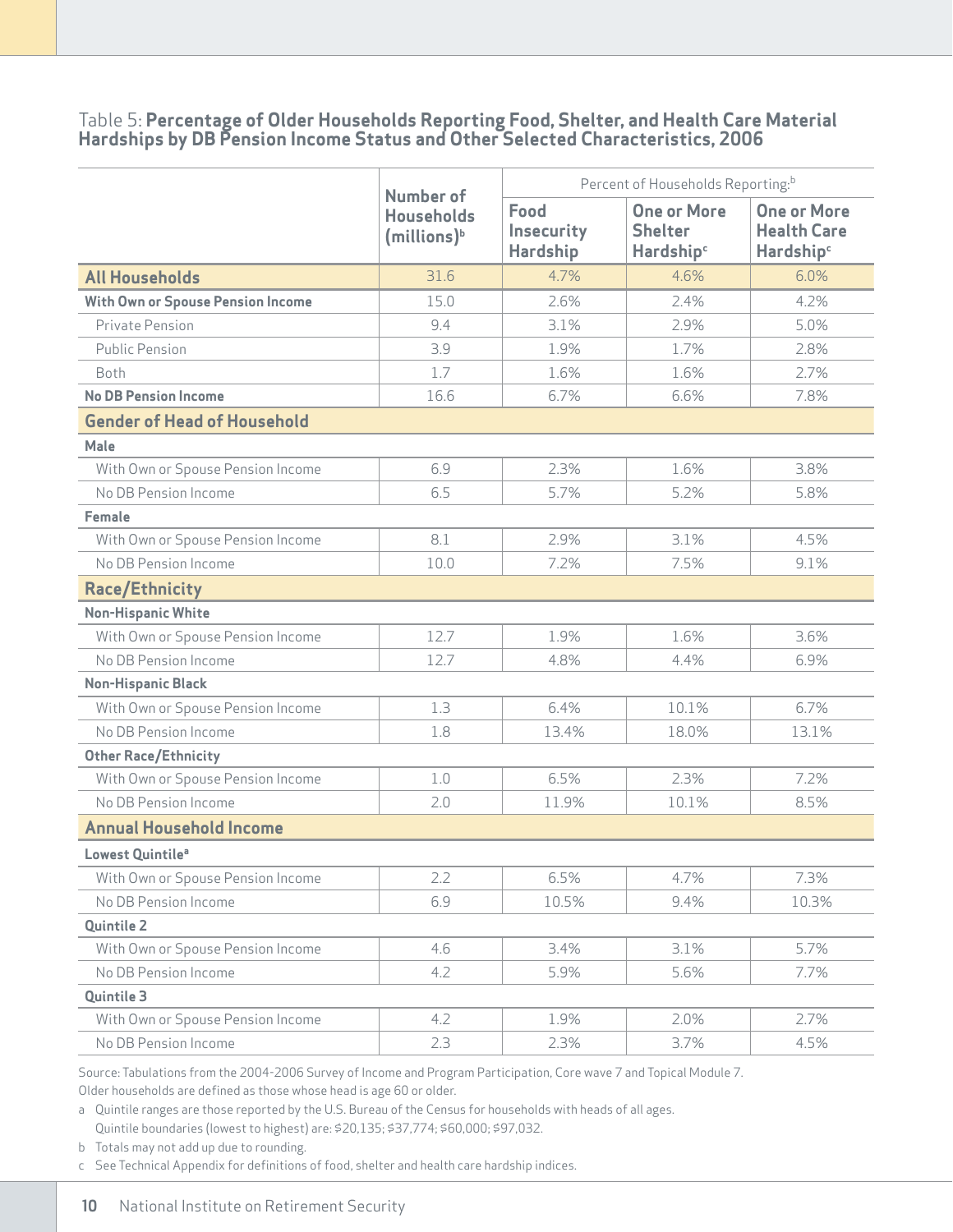Table 5 shows rates of food hardships among older American households in 2006. Hardships associated with inadequate food consumption were based on a food security scale based on the U.S. Department of Agriculture (USDA) employed in previous research by She & Livermore.28 The scale is derived from responses to five questions about food-related hardships experienced due to lack of money over the last four months: (1) food we bought didn't last, (2) couldn't afford balanced meals, (3) cut size or skipped meals, (4) ate less than felt needed, and (5) didn't eat for a whole day. Households with two or more responses of "yes," "often," or "sometimes" are classified as experiencing a *food insecurity hardship*. 29 While the data in Table 5 suggest that overall relatively few older American households experienced food hardships (4.7 percent), there are disparities in rates of food hardships among subpopulations of households distinguished by DB pension receipt. The rate of food hardships among older households without DB pension income (6.7 percent) is more than double that of their counterparts with DB pension income (2.6 percent).

Gender and race disparities in rates of food hardships are apparent in Table 5, but the data also show substantial reductions in these disparities among households receiving DB pension income. For example, the 1.5 percentage point gender disparity in the rate of food hardship (7.2 percent vs 5.7 percent) among households without DB pension income is more than halved (2.9 percent vs 2.3 percent) among households with DB pension income. The 8.6 percentage point Black-White racial disparity in the rate of food hardship (13.4 percent vs 4.8 percent) among households without DB pension income is nearly halved to 4.5 percentage points (6.4 percent vs 1.9 percent) among households with DB pension income. Lastly, while Table 5 expectedly shows much higher risks of food hardships among poorest households, within each income quartile rates of food hardships are considerably lower among households with DB pension income relative to those without such income.

Table 5 also displays rates of shelter expense and health care hardships in 2006. Households reporting that they were unable to pay the full amount of the rent or mortgage, or the full amount of gas, oil, electricity, or telephone utility bills, are classified as having experienced a *shelter expense hardship*. Although the vast majority of Americans 65 years and older are entitled under Medicare, most dental services and some medical expenses are not covered by Medicare and out-ofpocket costs for deductibles and co-payments can impose

a strain on household budgets. Households are defined as having experienced a *health care hardship* if they reported that in the past year one or more household members did not see a doctor or dentist when there was a need to see one. These data show that about 4.6 percent of older American households were unable to fully meet their regular expenses for shelter in 2006. In about 6 percent of households at least one member had to forgo a needed doctor or dental visit during the year. Rates of shelter and medical hardships were much lower among households with DB pension income relative to their counterparts without such income. Whereas only 2.4 percent of households with DB pension income experienced a shelter expense hardship in 2006, about 6.6 percent of households without DB pension income experienced such a hardship. Rates of shelter expense hardships were particularly low among households receiving public DB pension alone (1.7 percent) or both public and private DB pension income (1.6 percent). Similar to food hardships, there are fairly large gender and race disparities in rates of shelter and health care hardships that are attenuated within the subpopulation of households receiving DB pension income. The reduction of these gender and race disparities suggests that DB pension income has disproportionately helped older non-white and female-headed households to avoid these forms of material hardships.

#### **Households with Pension Income Less Likely to Rely on Public Assistance**

For many older American households with insufficient retirement income, particularly those unable to work or to find suitable employment, there may be few options other that to seek public assistance to help them meet their basic living needs. Table 6 shows that 10.9 percent of some 31.6 million American households with a head age 60 or older received an average of \$5,373 per household in means-tested cash transfers (e.g., Supplemental Security Income (SSI), general assistance) and/or noncash public assistance (e.g., food stamps, rent subsidies, energy assistance) in 2006. This is a conservative estimate of public assistance receipt since the SIPP definition of means-tested public assistance does not include expenditures made on behalf of Medicaid recipients.

The data in Table 6 suggest that households receiving DB pension income are much less reliant on public assistance transfers than households without pension income. Among households without DB pension income, 16.6 percent received public assistance in 2006. That was more than triple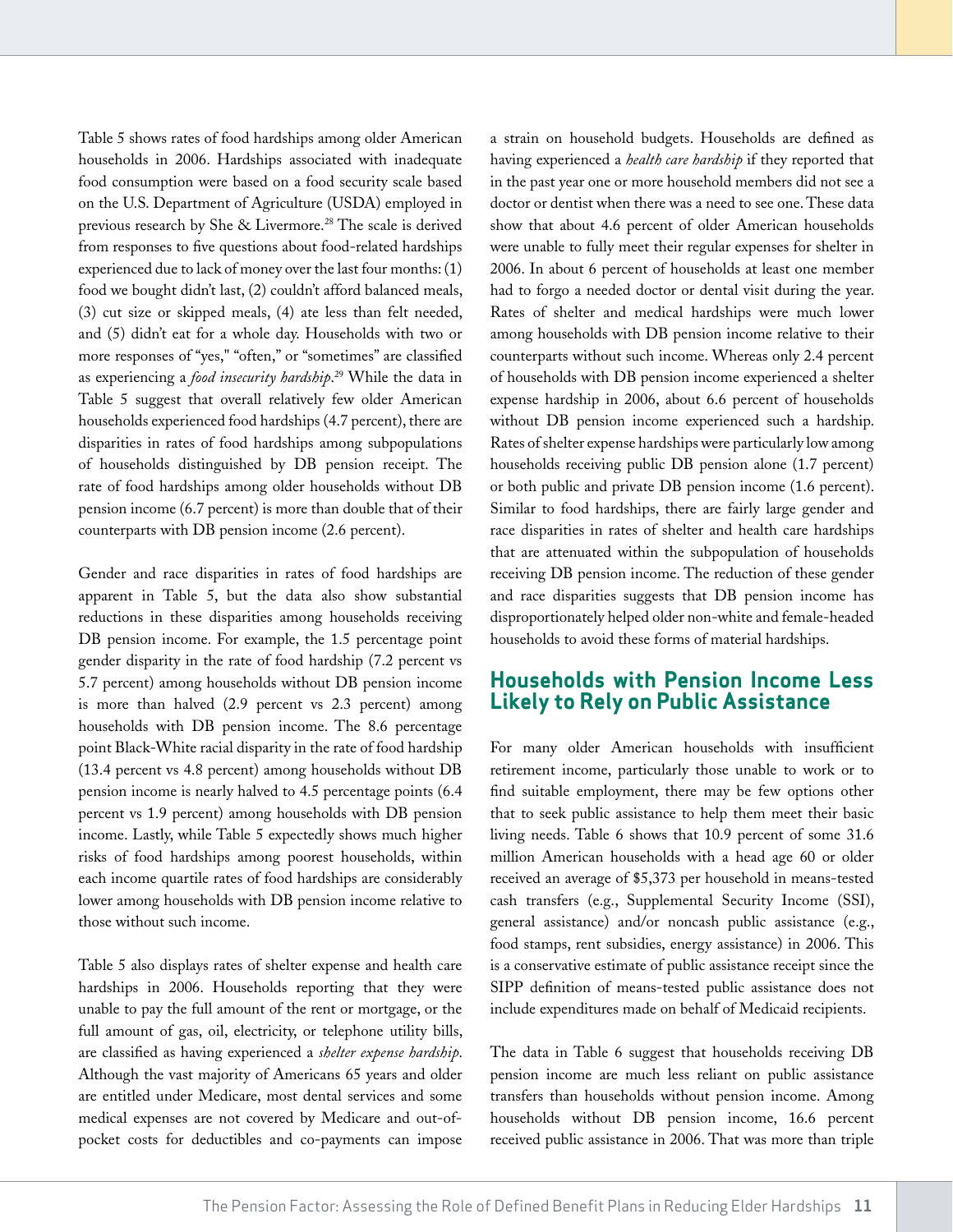# Table 6: Percentage of Older Households Receiving Public Assistance and Amount of Assistance by DB Pension Income Status and Other Selected Characteristics, 2006

|                                    | Number of<br><b>Households</b><br>(millions) <sup>b</sup> | % Receiving<br><b>Public Assistance</b> | <b>Mean Amount</b><br><b>Received</b> <sup>c</sup> | <b>Median Amount</b><br><b>Received</b> <sup>c</sup> |
|------------------------------------|-----------------------------------------------------------|-----------------------------------------|----------------------------------------------------|------------------------------------------------------|
| <b>All Households</b>              | 31.6                                                      | 10.9%                                   | \$5,373                                            | \$3,779                                              |
| With Own or Spouse Pension Income  | 15.0                                                      | 4.6%                                    | \$4,558                                            | \$2,976                                              |
| No DB Pension Income               | 16.6                                                      | 16.6%                                   | \$5,578                                            | \$3,890                                              |
| <b>Gender of Head of Household</b> |                                                           |                                         |                                                    |                                                      |
| Male                               |                                                           |                                         |                                                    |                                                      |
| With Own or Spouse Pension Income  | 6.9                                                       | 4.6%                                    | \$4,760                                            | \$3,519                                              |
| No DB Pension Income               | 6.5                                                       | 14.0%                                   | \$6,156                                            | \$5,063                                              |
| Female                             |                                                           |                                         |                                                    |                                                      |
| With Own or Spouse Pension Income  | 8.1                                                       | 4.6%                                    | \$4,385                                            | \$2,933                                              |
| No DB Pension Income               | 10.0                                                      | 18.3%                                   | \$5,291                                            | \$3,603                                              |
| <b>Race/Ethnicity</b>              |                                                           |                                         |                                                    |                                                      |
| <b>Non-Hispanic White</b>          |                                                           |                                         |                                                    |                                                      |
| With Own or Spouse Pension Income  | 12.7                                                      | 3.4%                                    | \$4,653                                            | \$2,520                                              |
| No DB Pension Income               | 12.7                                                      | 10.6%                                   | \$5,172                                            | \$2,873                                              |
| <b>Non-Hispanic Black</b>          |                                                           |                                         |                                                    |                                                      |
| With Own or Spouse Pension Income  | 1.3                                                       | 12.0%                                   | \$4,019                                            | \$3,070                                              |
| No DB Pension Income               | 1.8                                                       | 36.0%                                   | \$4,988                                            | \$3,708                                              |
| <b>Other Race/Ethnicity</b>        |                                                           |                                         |                                                    |                                                      |
| With Own or Spouse Pension Income  | 1.0                                                       | 9.8%                                    | \$5,005                                            | \$3,897                                              |
| No DB Pension Income               | 2.0                                                       | 36.6%                                   | \$6,846                                            | \$6,431                                              |
| <b>Household Income</b>            |                                                           |                                         |                                                    |                                                      |
| Lowest Quintile <sup>a</sup>       |                                                           |                                         |                                                    |                                                      |
| With Own or Spouse Pension Income  | 2.2                                                       | 8.1%                                    | \$2,358                                            | \$1,344                                              |
| No DB Pension Income               | 6.9                                                       | 26.2%                                   | \$4,397                                            | \$3,006                                              |
| <b>Quintile 2</b>                  |                                                           |                                         |                                                    |                                                      |
| With Own or Spouse Pension Income  | 4.6                                                       | 5.0%                                    | \$3,966                                            | \$2,520                                              |
| No DB Pension Income               | 4.2                                                       | 12.3%                                   | \$7,647                                            | \$6,240                                              |
| Ouintile 3                         |                                                           |                                         |                                                    |                                                      |
| With Own or Spouse Pension Income  | 4.2                                                       | 3.3%                                    | \$6,468                                            | \$4,800                                              |
| No DB Pension Income               | 2.3                                                       | 9.8%                                    | \$8,010                                            | \$6,431                                              |
| Quintile 4                         |                                                           |                                         |                                                    |                                                      |
| With Own or Spouse Pension Income  | 2.6                                                       | 3.9%                                    | $\frac{d}{dt}$                                     | $\frac{\partial}{\partial t}$                        |
| No DB Pension Income               | 1.7                                                       | 8.8%                                    | $\frac{d}{d\lambda}$                               | $\gamma^{\rm L}_{\rm X}$                             |
| <b>Highest Quintile</b>            |                                                           |                                         |                                                    |                                                      |
| With Own or Spouse Pension Income  | 1.4                                                       | 3.2%                                    | $\frac{1}{2\lambda}$                               | $\frac{1}{2\lambda}$                                 |
| No DB Pension Income               | 1.4                                                       | 3.1%                                    | $\frac{\sqrt{3}}{2\sqrt{6}}$                       | $\frac{\omega_{\rm p}}{2\Lambda}$                    |
|                                    |                                                           |                                         |                                                    |                                                      |

Source: Tabulations from the 2004-2006 Survey of Income and Program Participation, Core wave 7and Topical Module 7. Older households are defined as those whose head is age 60 or older.

a Quintile ranges are those reported by the U.S. Bureau of the Census for households with heads of all ages. Quintile boundaries (lowest to highest) are: \$20,135; \$37,774; \$60,000; \$97,032.

b Totals may not add up due to rounding.  $\qquad \qquad$  C All Dollars are in 2006 dollars.

**12** National Institute on Retirement Security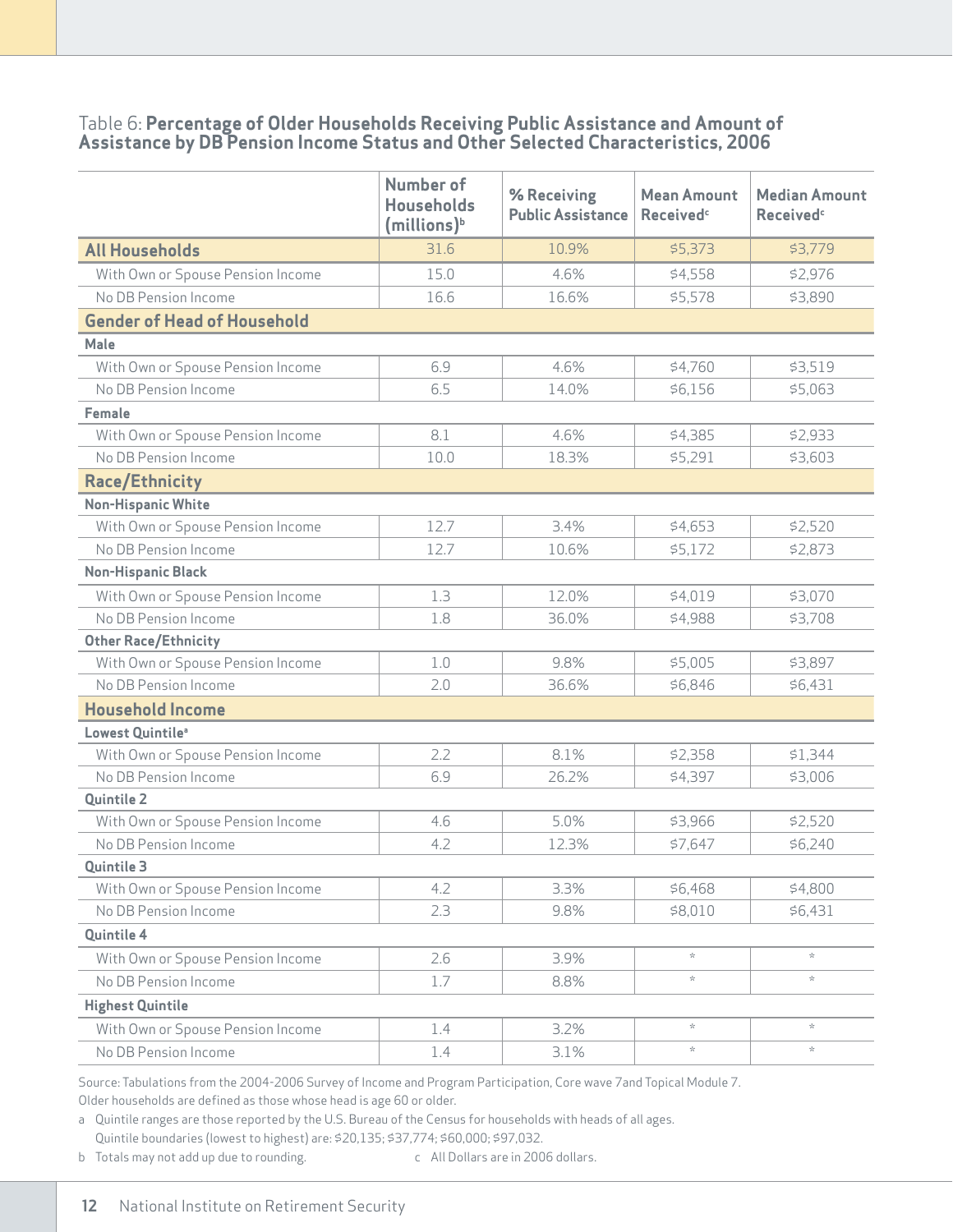the 4.6 percent rate for households with DB pension income. Furthermore, in 2006 public assistance recipients with DB pension received about \$1,020 less, on average, in cash and noncash transfer income than their public assistance recipient counterparts without DB pension income.

Table 6 also shows large gender and racial disparities in rates of public assistance receipt. Among households without DB pension income, non-White households are more than three times as likely to receive public assistance, as compared with White households (36-37 percent vs. 10.6 percent). The rate of public assistance receipt is a little higher among households without DB pension income headed by women (18.3 percent) relative to men (14 percent). But among households with DB pension income, there is no gender disparity. Although a racial disparity remains in relative rates of public assistance among households with DB pension income, absolute differences between rates of public assistance receipt between nonwhite and white households (10-12 percent vs 3.4 percent) are greatly reduced. These latter results are consistent with the empirical literature on racial differences in participation rates in food stamp and federal welfare programs among households of all ages. Some racial disparities in participation rates generally persist after adjustments are made for need factors affecting welfare participation.<sup>30</sup> The reasons for these racial disparities are not fully understood. They have been attributed to lower take up rates among eligible whites due to factors such as inadequate information about programs and eligibility requirements, perceived high costs of participation and lack of need, as well as stigma against use of public assistance.<sup>31</sup>

# THE PENSION FACTOR: ISOLATING THE IMPACT OF PENSION INCOME ON ELDER WELL-BEING

The descriptive statistics presented suggest that older households with DB pension income fare much better than households without such income on several indicators of economic welfare.

Relative to households without DB pension income, households with DB pension income are less likely to be classified as poor or near-poor (Table 4), less likely to experience material hardships associated with food consumption, shelter expenses, and foregone medical and dental care (Table 5), and are less likely to rely on means-tested public assistance (Table 6). We now will attempt to quantify these impacts by developing estimates of how many households were able to escape poverty and avoid material hardships as a consequence of their DB pension income. In addition we estimate government savings in the form of reduced public assistance expenditures associated with DB pension income receipt by older households. In order to provide some perspective on the magnitude of these estimated impacts of DB pension income receipt, we develop similar estimates of the impacts of DC and Social Security income receipt.

The estimated impacts of DB, DC, and Social Security income receipt were computed from predictions derived from household-level binary logit or multinomial logit (MNL) models for each of the economic welfare outcomes contained in Tables 4 through 6 — incidence of poverty, hardships, and public assistance receipt. These models enable us to isolate the effect of DB pension receipt on the probability of suffering an adverse outcome. Each statistical model includes a set of "control variables" — household characteristics that, in theory, should also affect the probability that a household will experience the adverse outcome. For example, consider the outcome of a shelter hardship. In order to estimate the effect of DB pension receipt on the probability that a household will experience a shelter hardship, we must control for differences in the education, age, gender, marital status, and race of heads of household, because the risk of experiencing a shelter hardship will be higher or lower depending on these attributes. For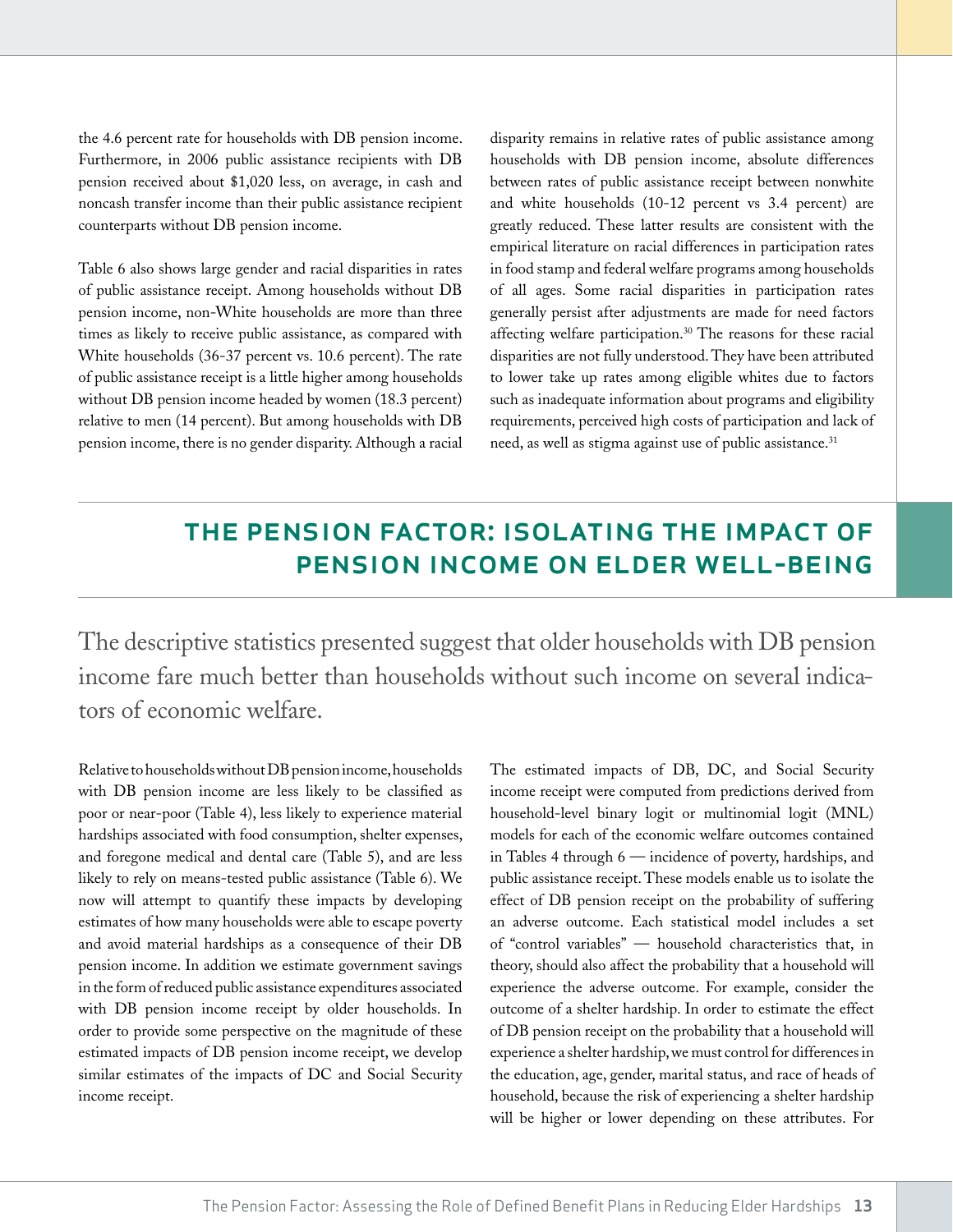example, a household headed by a better-educated, married, white male may be expected to have a more continuous work history, higher earnings, and greater wealth accumulation than a household headed by a lesser-educated, divorced, Black woman. Since the male should also be more likely to have worked in a job with a DB pension benefit, such potential confounding variables must be specified in statistical model of the risk of shelter hardship. Otherwise, we may erroneously attribute the effects of factors such as higher education, male gender, or race to an effect of DB pension receipt. In each statistical model the probability of experiencing an adverse outcome was specified to be a function of socio-demographic attributes of the household and its head. Depending on the specification, these attributes included age, gender, race, marital status, education level, household size, foreign born, geographic location factors (region and metropolitan residence), employment status (hours worked), and indicators of whether or not one receives DB pension income, DC income, and Social Security income, as well as work history and pre-retirement income.

The estimated coefficients from these statistical models can be used to generate predicted probabilities that households with different characteristics (like those mentioned above) will experience each poverty and material hardship outcome. The coefficient for any particular factor specified in the model, such as DB pension receipt, reflects the independent contribution of that factor to these estimated probabilities after all of the other factors are taken account of. For example, consider two households that have identical socio-demographic and economic attributes and who live in the same geographic region. Neither household receives DC income and both receive some Social Security income. The households differ only in that one of them receives some DB pension income and the other does not. The estimated coefficient for the DB pension receipt variable in the statistical models allows us to estimate how much the probability of each hardship outcome will differ for these two, otherwise identical, households. By extension, these coefficients can also be used to estimate for how much the probability of hardship and poverty outcomes are expected to change, on average, for each household with DB pension income in the sample data if they had not received any DB pension income.

The estimated coefficients from the statistical models were used to generate national predictions of the number of households that would have experienced each adverse outcome, such as a shelter hardship, if no households received any DB pension income. The difference between this adjusted estimate and the national estimate of households actually experiencing the outcome produces a national estimate of the number of households that were able to avoid the adverse economic welfare outcome because of their receipt of DB pension income. Additional details about the analytic strategy, model estimation, and sensitivity analyses conducted to test the robustness of the empirical results can be found in the Technical Appendix.32

#### **Pensions Help 4.7 Million Americans Avoid Poverty**

Table 7 presents national estimates of the impacts of DB pension, DC, and Social Security income on the poverty status of households with a head age 60 or older in 2006. The estimates were derived by employing predicted values from a MNL model which predicted the likelihood of a household being poor, near-poor, or not-poor, based on its socio-demographic characteristics.<sup>33</sup> The estimates suggest that about 4.7 million older households would be added to the count of poor or near-poor households if not for their receipt of DB pension income. An estimated 1.6 million additional households would be similarly re-classified from their not-poor poverty status if not for their receipt of Social Security income. About 90,000 not-poor households would be reclassified as near-poor or poor without their receipt of DC income. The very low rate of DC income receipt relative to DB and Social Security income receipt among older households (see Table 3) certainly contributes to these modest estimated impacts. However, the low rate of DC income receipt is unlikely to fully account for its modest impact. Although nearly twice as many older households received Social Security income than DB income in 2006 (76 percent vs 39 percent), 1.2 million more households are estimated to escape poverty or near-poverty status due to DB income receipt than to Social Security income receipt. However, it is notable that Social Security income receipt appears to protect more older households than does DB pension receipt from more extreme poverty defined solely by the FPL (2.9 million vs 1.7 million). In other words, Social Security is highly effective at helping seniors avoid poverty, but DB pensions enable people to maintain a middleclass standard of living in retirement.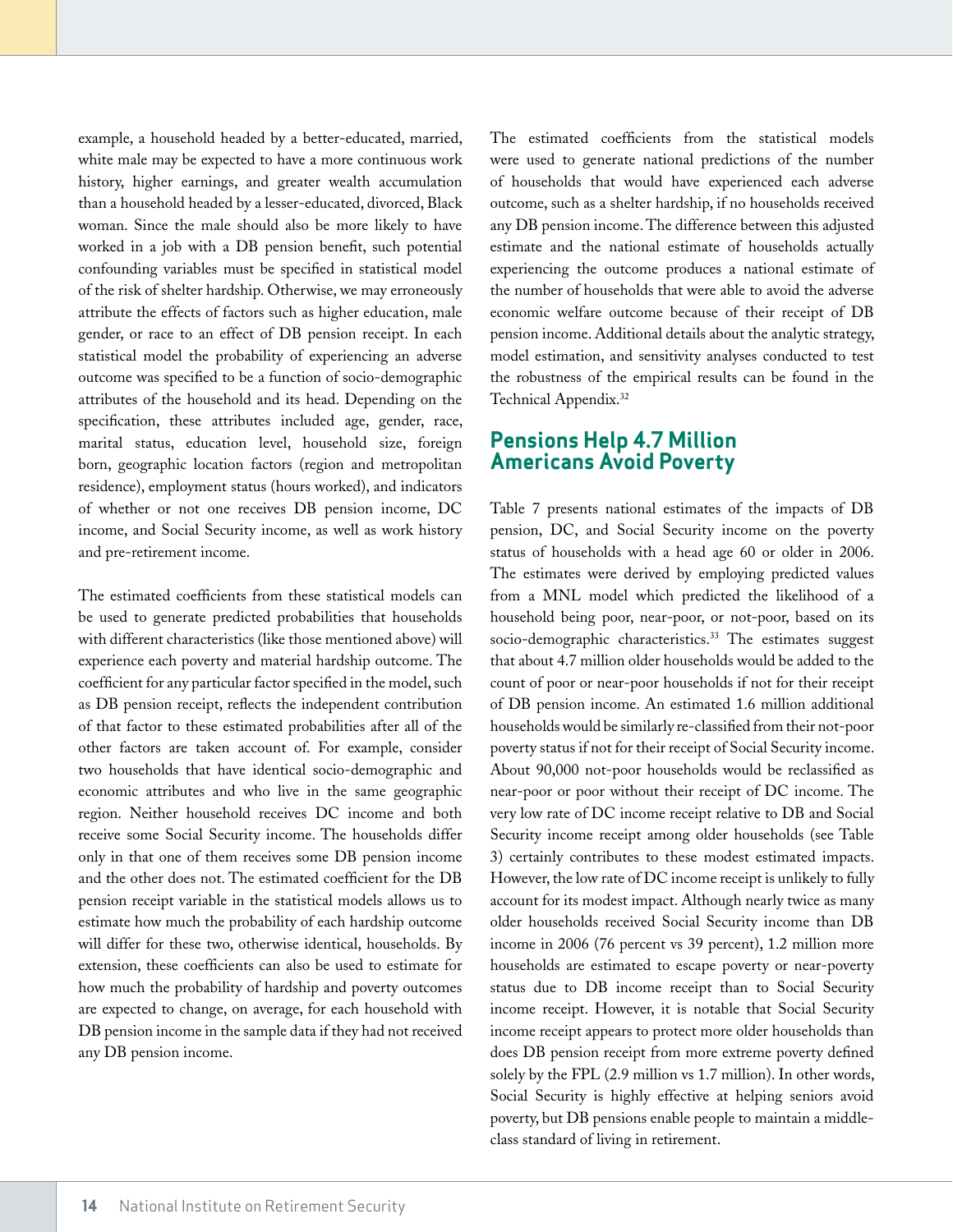# Table 7: **Impact of DB, DC and Social Security Income on Older Households' Poverty**<br>Level Classifications, 2006

|                                                | Number of Poor/<br><b>Near-/Not Poor</b><br><b>Households</b><br>(millions) | Net Change in<br>Poor/Near-/Not<br><b>Poor Households</b><br>(millions) <sup>b</sup> | % change |
|------------------------------------------------|-----------------------------------------------------------------------------|--------------------------------------------------------------------------------------|----------|
| <b>Poor Households</b>                         |                                                                             |                                                                                      |          |
| <b>Actual SIPP National Estimate</b>           | 2.85                                                                        |                                                                                      |          |
| Without DB Pension Income Receipt <sup>a</sup> |                                                                             | 1.72                                                                                 | 60.4%    |
| Without DC Income Receipt                      |                                                                             | 0.03                                                                                 | 1.1%     |
| Without Social Security Income Receipt         |                                                                             | 2.95                                                                                 | 103.5%   |
| <b>Near-Poor Households</b>                    |                                                                             |                                                                                      |          |
| <b>Actual SIPP National Estimate</b>           | 8.04                                                                        |                                                                                      |          |
| Without DB Pension Income Receipt <sup>a</sup> |                                                                             | 2.97                                                                                 | 36.9%    |
| Without DC Income Receipt                      |                                                                             | 0.06                                                                                 | 0.7%     |
| Without Social Security Income Receipt         |                                                                             | $-1.30$                                                                              | $-16.2%$ |
| <b>Not-Poor Households</b>                     |                                                                             |                                                                                      |          |
| <b>Actual SIPP National Estimate</b>           | 20.68                                                                       |                                                                                      |          |
| Without DB Pension Income Receipta             |                                                                             | $-4.69$                                                                              | $-22.7%$ |
| Without DC Income Receipt                      |                                                                             | $-0.09$                                                                              | $-0.4%$  |
| Without Social Security Income Receipt         |                                                                             | $-1.64$                                                                              | $-7.9%$  |

Source: Analysis conducted on 2004-2006 Survey of Income and Program Participation, Core wave 7, Topical Modules 7 and 8. Older households are defined as those whose head is age 60 or older.

a Results derived from estimated multinomial logit models with dummy variables for DB, DC, and Social Security receipt set to zero, respectively. For details see Technical Appendix.

b Poor: (Income <= FPL), Near-Poor: (FPL < Income <= 200% FPL), Not-Poor: (Income > 200% FPL)

# **Pensions Substantially Reduce Material Hardships**

Table 8 contains estimates of the impacts of DB, DC, and Social Security income receipt on the material hardships experienced by older American households. We estimate that more than a half-million additional older households would have experienced food hardships in 2006 if it were not for their DB pension income. While this impact may appear to be modest, it would reflect nearly a 23 percent increase in older households experiencing food hardships, and it is considerably larger than the estimated impacts of DC income receipt. Interestingly, Social Security income receipt was not associated with the risk of food hardships when other factors affecting the risk of food hardships were statistically accounted for.<sup>34</sup>

Without their DB pension income, we estimate that about 380,000 additional older households would have experienced a shelter hardship in 2006, a 26 percent increase over the actual estimated 1.45 million older households with shelter hardships that year. The estimated impacts of both DC income and Social Security income were far more modest, ranging between 30-40,000 additional households experiencing shelter hardships. We also estimate that additional 320,000 additional households with a head age 60 or older would have experienced a health care hardship in 2006 without their receipt of DB pension income, a 16.5 percent increase over the actual national estimate of 1.9 million older households for that year. Similar to what was found for food hardships, Social Security income receipt was not associated with health care hardships, and estimated impacts of DC income receipt were far more modest than those of DB pension receipt.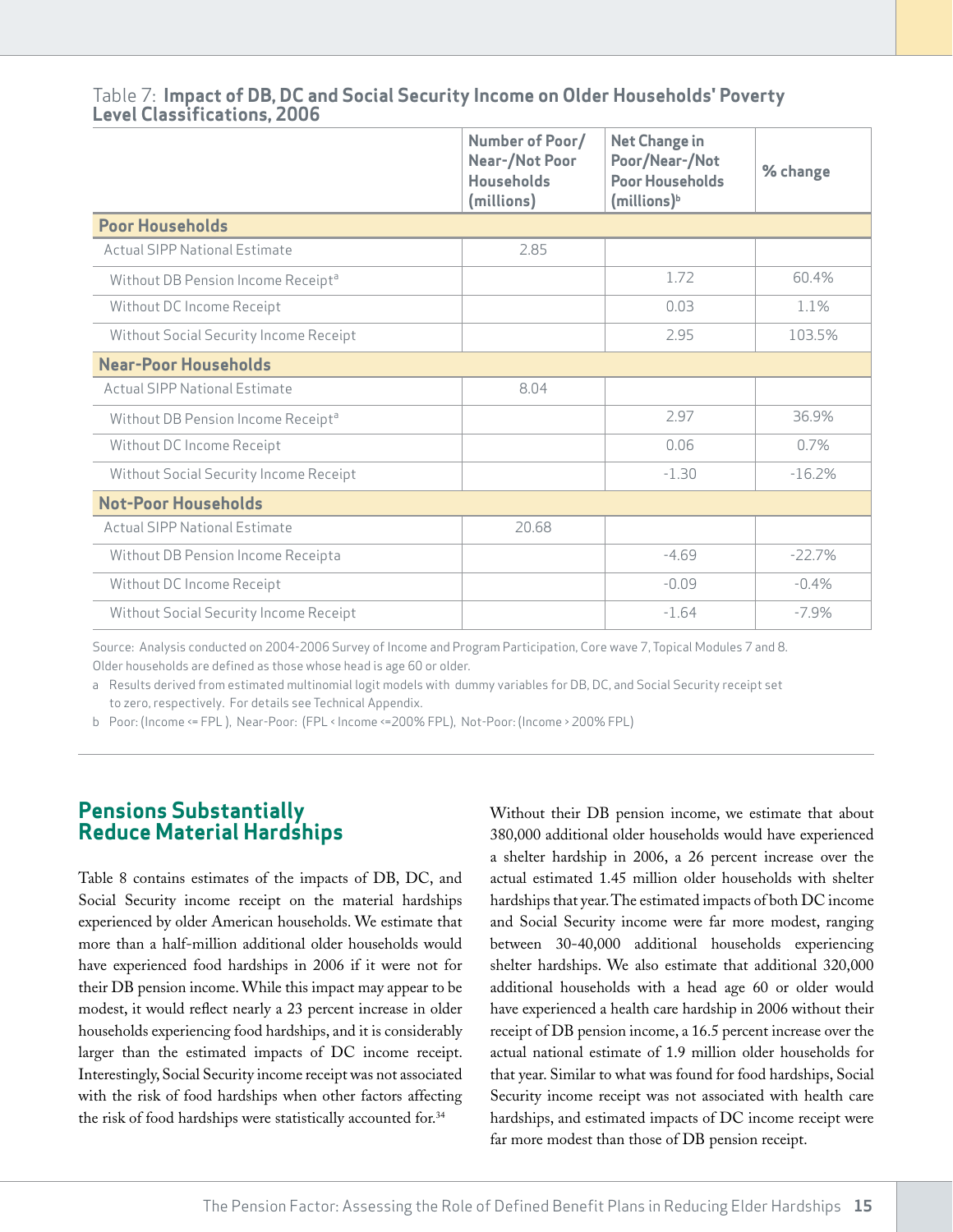#### Table 8: Impact of DB, DC and Social Security Income on Older Households' Experience of Material Hardships and/or Receipt of Public Assistance, 2006

|                                                          | Number of<br>Households Ex-<br>periencing Hard-<br>ship or Receiving<br>Public Assistance<br>(millions) | Increase in<br>Number of<br>Households<br>with Hardship<br>or Public Assis-<br>tance (millions) | $\%$<br>change | Aggregate Pub-<br>lic Assistance<br>Expenditures<br>(\$billions) | Increase in<br>Public Assis-<br>tance Expendi-<br>tures Hardships<br>$(5 \text{ billions})$ | $\%$<br>change |
|----------------------------------------------------------|---------------------------------------------------------------------------------------------------------|-------------------------------------------------------------------------------------------------|----------------|------------------------------------------------------------------|---------------------------------------------------------------------------------------------|----------------|
| <b>Public Assistance Receipt</b>                         |                                                                                                         |                                                                                                 |                |                                                                  |                                                                                             |                |
| <b>Actual National SIPP</b><br>Estimate 2006             | 3.43                                                                                                    |                                                                                                 |                | \$18.4                                                           |                                                                                             |                |
| Without DB Pension<br>Income Receipt                     |                                                                                                         | 1.35                                                                                            | 39.3%          |                                                                  | \$7.3                                                                                       | 39.3%          |
| Without DC Income Receipt                                |                                                                                                         | 0.07                                                                                            | 2.1%           |                                                                  | \$0.4                                                                                       | 2.1%           |
| Without SS Income Receipt                                |                                                                                                         | 1.88                                                                                            | 54.8%          |                                                                  | \$10.1                                                                                      | 54.8%          |
| <b>Food Hardship</b>                                     |                                                                                                         |                                                                                                 |                |                                                                  |                                                                                             |                |
| <b>Actual National SIPP</b><br>Estimate 2006             | 2.44                                                                                                    |                                                                                                 |                |                                                                  |                                                                                             |                |
| <b>Without DB Pension</b><br>Income Receipt <sup>a</sup> |                                                                                                         | 0.56                                                                                            | 22.8%          |                                                                  |                                                                                             |                |
| Without DC Income Receipt                                |                                                                                                         | 0.07                                                                                            | 2.7%           |                                                                  |                                                                                             |                |
| Without SS Income Receipt                                |                                                                                                         | 0.00                                                                                            | 0.0%           |                                                                  |                                                                                             |                |
| <b>Shelter Hardship</b>                                  |                                                                                                         |                                                                                                 |                |                                                                  |                                                                                             |                |
| <b>Actual National SIPP</b><br>Estimate 2006             | 1.45                                                                                                    |                                                                                                 |                |                                                                  |                                                                                             |                |
| <b>Without DB Pension</b><br>Income Receipt              |                                                                                                         | 0.38                                                                                            | 26.2%          |                                                                  |                                                                                             |                |
| Without DC Income Receipt                                |                                                                                                         | 0.04                                                                                            | 2.5%           |                                                                  |                                                                                             |                |
| Without SS Income Receipt                                |                                                                                                         | 0.03                                                                                            | 2.3%           |                                                                  |                                                                                             |                |
| <b>Health Care Hardship</b>                              |                                                                                                         |                                                                                                 |                |                                                                  |                                                                                             |                |
| <b>Actual National SIPP</b><br>Estimate 2006             | 1.91                                                                                                    |                                                                                                 |                |                                                                  |                                                                                             |                |
| Without DB Pension<br>Income Receipt                     |                                                                                                         | 0.32                                                                                            | 16.8%          |                                                                  |                                                                                             |                |
| Without DC Income Receipt                                |                                                                                                         | 0.06                                                                                            | 3.2%           |                                                                  |                                                                                             |                |
| Without SS Income Receipt                                |                                                                                                         | 0.00                                                                                            | 0.0%           |                                                                  |                                                                                             |                |

Source: Analysis conducted on 2004-2006 Survey of Income and Program Participation, Core wave 7, Topical Modules 7 and 8. Older households are defined as those whose head is age 60 or older.

a Results are derived from binary logit model with dummy variables indicating DB, DC, or Social Security receipt set to zero, respectively. For details see Technical Appendix.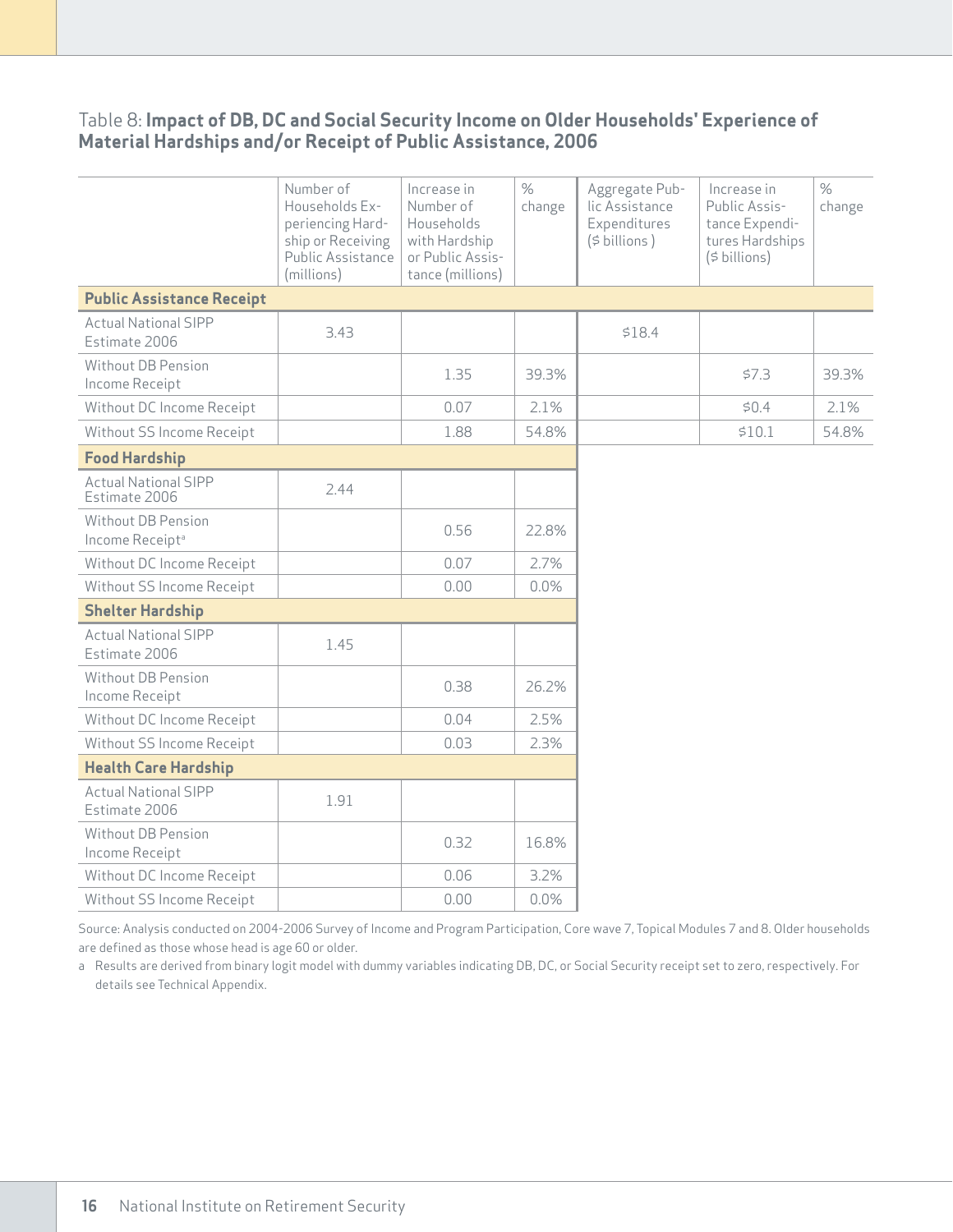#### **Pensions Keep 1.4 million Americans Off Public Assistance**

Lastly, Table 8 also contains national estimates of the impact of DB, DC, and Social Security income receipt upon older households' receipt of means-tested public assistance. We estimate that without their receipt of DB pension income, an additional 1.4 million older American households would be added to the rolls of public assistance recipients in 2006. This represents nearly a 40 percent increase over the 3.4 million older households receiving public assistance in 2006. While a very modest impact was found for DC income receipt, the greatest estimated impacts were associated with Social Security income receipt. We project that an additional 1.9 million older households would place demands on public assistance benefits

if not for their receipt of Social Security income. Employing the mean dollar amount of \$5,373 received by all older households with public assistance in 2006, we estimate that DB pension income and Social Security income receipt reduced claims on governmental public assistance from older households in 2006 by about \$7.3 billion dollars and \$10.1 billion dollars, respectively. These impacts are large, particularly when it is considered that Medicaid expenditures are not included as public assistance in the SIPP data. While our estimates of savings associated with DB pension income are modest in comparison to aggregate total national expenditures by federal, state, and local governments, they represent about 8.5 percent of aggregate public assistance dollars received by all American households in 2006 for the same benefit programs.<sup>35</sup>

# **CONCLUSION**

This study provides an empirical analysis of the contribution of DB pensions to the economic security of older American households. Our findings suggest that DB pension income plays a vital role in reducing the risk of poverty and material hardships among older households.

In 2006 rates of poverty among older households without DB pension income were approximately six times greater than the rate among older households with DB pension income. Older households with DB pension income were also less likely to experience food, shelter, and health care hardships. In addition, DB pension recipient households were less reliant on means-tested cash and noncash public assistance. While DB pension recipient households fared better than households without pension income generally, DB pensions appear to have particularly improved the welfare of more vulnerable subpopulations of elder households. Our analysis indicates that common gender and racial disparities in rates of poverty, material hardships, and dependence on public assistance are greatly diminished, and in some cases nearly eliminated, among households receiving DB pension income.

Quantification of some of the economic welfare benefits associated with DB pensions brings some tangible data supporting the premise that DB pensions enhance the chances that older Americans can be self-sufficient after retirement from the workforce. Our analyses suggest that DB pension income has helped substantial numbers of older American households to avoid material hardships associated with inadequate food, shelter, and health care. More specifically, we estimate that in 2006, DB pension receipt among older American households was associated with:

- v 1.72 million fewer poor households and 2.97 million fewer near-poor households
- 560,000 fewer households experiencing a food hardship
- 380,000 fewer households experiencing a shelter hardship
- 320,000 fewer households experiencing a health care hardship
- 1.35 million fewer households receiving means-tested public assistance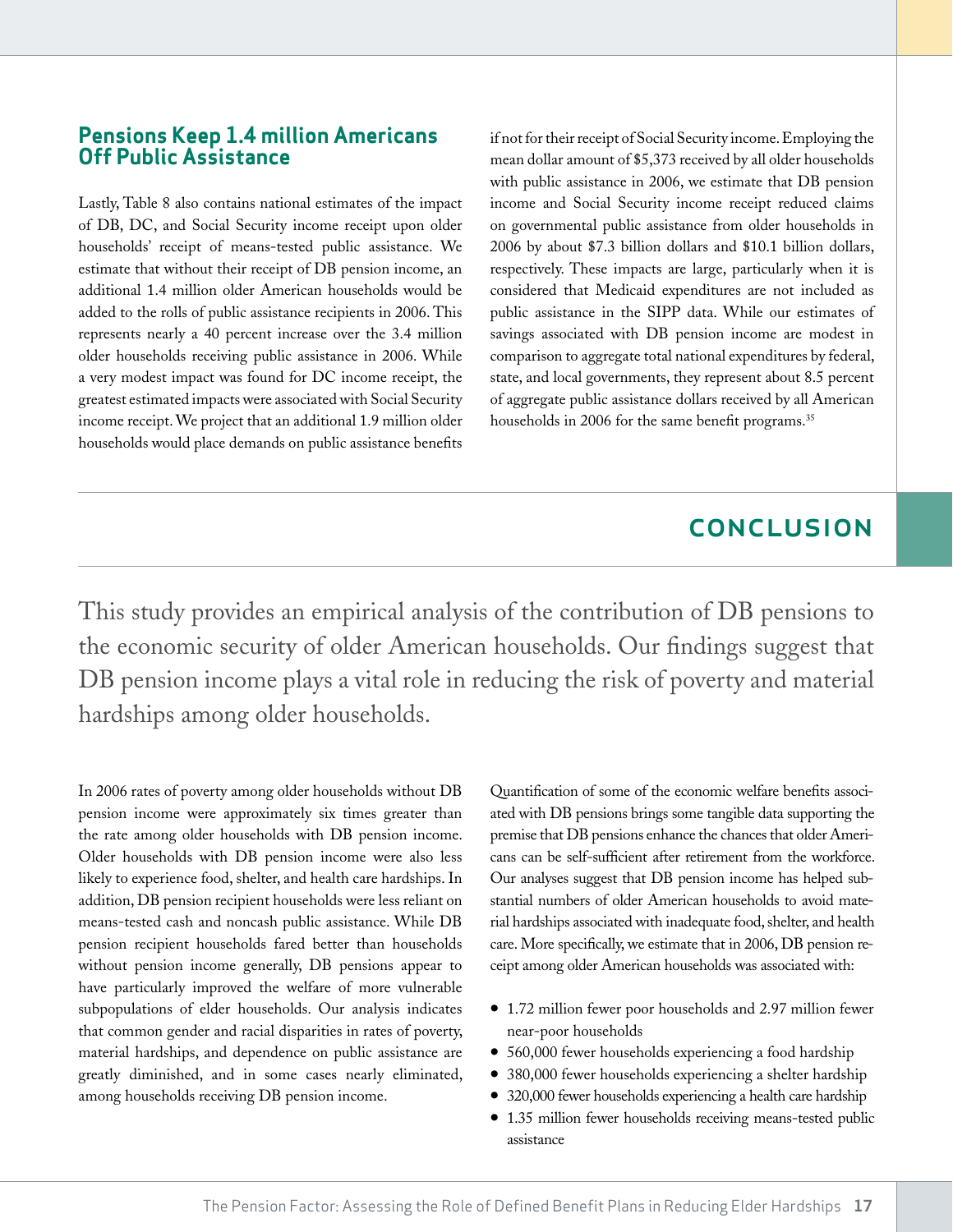Furthermore, not counting Medicaid reimbursements for acute and long-term medical care, we estimate that in 2006 there was about a \$7.3 billion savings in public assistance expenditure associated with DB pension receipt. This represents about 8.5 percent of aggregate public assistance dollars received by all American households in 2006 for the same benefit programs. This amount is significant, particularly given the pressures on safety net programs during the current fiscal crises experienced at all levels of government throughout the country.

While our empirical findings suggest that the impacts of DB pension income on the economic security of older American households are sizeable, they may only scratch the surface in measuring the full magnitude of social welfare benefits. It is well known that health and economic welfare are integrally related, particularly among the elderly. The reduced risks of poverty, food, shelter, and health care hardships among elder households stemming from the greater economic security associated with DB pension should also produce favorable impacts on the health of older Americans. Having a healthy diet with regular meals, ample heat in one's home in cold weather, and sufficient resources to seek medical care when needed should help older persons to better maintain their health and functional status as they advance in age. This should generate additional societal benefits from reduced demands on acute and long-term care resources over the long run. Although it was beyond the scope of this study to examine such secondary impacts of DB pensions, our study findings nevertheless underscore the vital role that both DB pension and Social Security income play in securing the economic welfare of older American households.

# REFERENCES AND NOTES

- 1 U.S. Bureau of Labor Statistics. 2008. National Compensation Survey: Employee Benefits in the United States, March 2008. Bulletin 2715. Washington, DC: U.S. Department of Labor.
- 2 Some workers with DB pensions have also been adversely affected by recent financial turmoil. Investment losses have led some private employers and governments to freeze DB plans. Simulation analyses by Butrica, Iams, Smith, and Toder (2009.*The Disappearing Defined Benefit Pension and its Potential Impact on the Retirement Incomes of Boomers*. Discussion Paper 09-01. The Retirement Policy Program. Washington, DC: The Urban Institute), conducted prior to the recent market turmoil, suggest that DB plan freezes produce more losers than winners, and relative losses are greatest among workers with mid-level job tenure and wages. Also, private sector workers whose employers become insolvent may experience some reductions in expected pension benefits if the plan is terminated. Benefits may be at risk if they exceed the insurance limits of the federal pension guarantee program, which currently stands at \$4,500 per month for a worker retiring at age 65.
- 3 Munnell, A.H., Webb, A., and Golub-Sass, F. 2007. *Is There Really a Retirement Savings Crisis?* Research Issue in Brief No.7- 11. Chestnut Hill, MA: Center for Retirement Research at Boston College.
- 4 Ghilarducci, T. 2006. *Future Retirement Income Security Needs Defined Benefit Pensions*. Washington, DC: Center for American Progress; and Purcell, P. 2008. *Income and Poverty among Older Americans in 2007*. CRS Report for Congress RL32697. Washington, DC: Congressional Research Service.
- 5 Purcell, P. 2008. *Income and Poverty among Older Americans in 2007*. CRS Report for Congress RL32697. Washington, DC: Congressional Research Service.
- 6 Almeida, B. 2008. *Retirement Readiness: What Difference Does a Pension Make?* Issue Brief. Washington, DC: National Institute on Retirement Security.
- 7 For a summary of SIPP content and its history see: U.S. Bureau of the Census. 2006. *Introduction to the Survey of Income and Program Participation*. Washington, DC: U.S. Bureau of the Census.
- 8 Since the Pension and Adult Well-Being module surveys were conducted at different interviews individuals there is some modest sample attrition between these surveys. Population weights from the later topical module were employed in all analyses after adjustments were made to compensate for sample attrition.
- 9 Such as Copeland, C. 2007. Pension income of the elderly and characteristics of their former employers. *EBRI Notes, 28(3)*, 2-7.
- 10 Our estimated DB pension rates for 1998 and 2003 are lower than those reported by Copeland (2007) from SIPP data for persons age 65 years and older. The differences between our estimates of pension receipt from one's own former employer and those of Copeland (2007) are entirely explained by our lower minimum age of 60. We obtained the same prevalence rates for 1998 and 2003 as Copeland (2007) when the same age restrictions were employed. Our 2006 estimate is lower than the 34.7 percent reported by Purcell (2008) for persons 65 years and older from 2007 Current Population Survey (CPS) data. While different age ranges should also explain some of the difference, there may be additional residual differences due differences in survey design, data collection, and the timings of the surveys.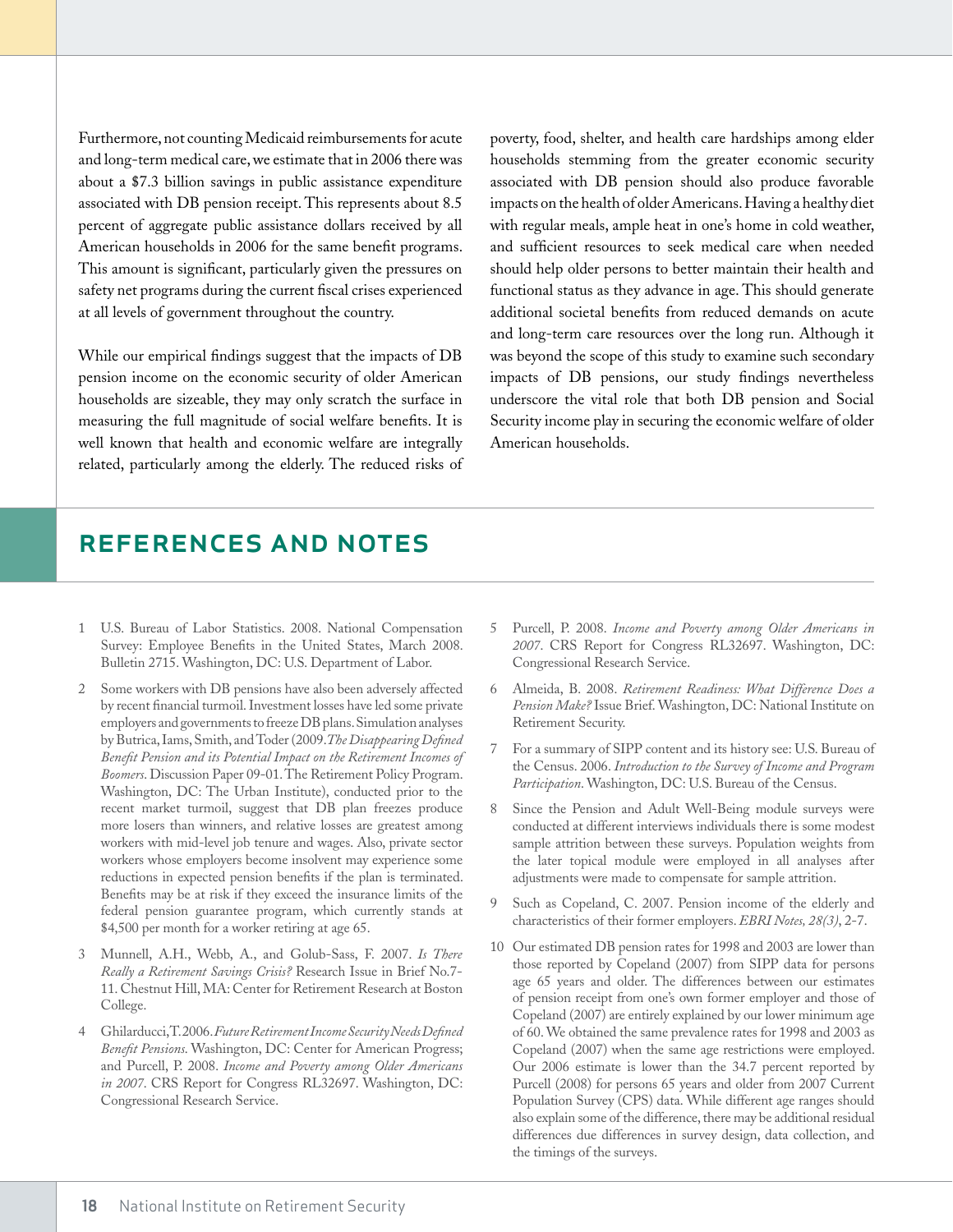- 11 These married couples include those where both persons receive DB pension income from their own former employers, and those where one person receives DB from his/her former employer and the other person receives survivor DB pension income. About 44 percent of households in the 2006 SIPP study sample were married couples. Since about 55 percent of these married couples both persons received some DB pension, dual-recipient households comprise only 22 percent of all households in the SIPP sample in 2006. While the mean total annual pension income received by dual-recipient households was about 60 percent larger than that of households with only one pension recipient in 2006, the data in Table 1 are for older persons rather than households. Both persons of a married couple are counted separately in these data if they are at least 60 years old and their combined DB pension income is assigned to both persons of a married couple.
- 12 Munnell, A.H., and Perun, P. 2006. *An Update on Private Pensions*. Issue in Brief 50. Chestnut Hill, MA: Center for Retirement Research at Boston College; and Poterba, J., Venti, S., and Wise, S. 2007. *The Decline of Defined Benefit Retirement Plans and Asset Flows*. Working Paper 12834. Cambridge, MA: The National Bureau of Economic Research.
- 13 Similar tabulations to those reported in Table 2 through Table 7 were made with SIPP data for 1998 and 2003. Since there were no remarkable differences between the patterns found in these years relative to 2006, only the 2006 results are reported.
- 14 Goldin, C. 1994. Understanding the gender gap: an economic history of American women. In: P. Burstein, ed. *Labor Market Discrimination and Public Policy.* New York: Aldine de Gruyter. 17-26.
- 15 Ghilarducci, T. 2006. *Future Retirement Income Security Needs Defined Benefit Pensions*. Washington, DC: Center for American Progress; and McDonnell, K. 2008. Retirement annuity and employment-based pension income, among individuals age 50 and over: 2006. *EBRI Notes, 29(1)*, 1-11.
- 16 Baldwin, R.E. 2003. *The Decline in U.S. Labor Unions and the Role of Trade*. Washington, DC: Institute for International Economics; and Gittleman, M.B. 2005. Pay relatives for metropolitan areas in the NCS. *Monthly Labor Review, 128(3)*, 46-53.
- 17 These median DB pension amounts are a little higher than the median pension incomes for public (\$16,629) and private (\$7,200) pension income among recipients 65 years and older reported by Purcell (2008) from CPS data for 2007. However, the relative sizes of public versus private median amounts are very similar to ours.
- 18 Poterba, J., Venti, S., and Wise, S. 2007. *The Changing Landscape of Pensions in the United States.* Working Paper 13381. Cambridge, MA: The National Bureau of Economic Research; and Purcell, P. 2008. *Income and Poverty among Older Americans in 2007*. CRS Report for Congress RL32697. Washington, DC: Congressional Research Service.
- 19 Munnell, A.H., Haverstick, K., and Soto, M. 2007. *Why Have Defined Benefit Plans Survived in the Public Sector?* Issue in Brief SLP 2. Boston, MA: Boston College Center for Retirement Research.
- 20 Ghilarducci, T. 2006. *Future Retirement Income Security Needs Defined Benefit Pensions*. Washington, DC: Center for American

Progress; and Poterba, J., Venti, S., and Wise, S. 2007. *The Changing Landscape of Pensions in the United States*. Working Paper 13381. Cambridge, MA: The National Bureau of Economic Research.

- 21 It is important to note here that DB, DC, and Social Security income receipt are not mutually exclusive. Many households receive income from two of these sources, and some receive income from all three sources. The mean and median amounts are based on the subset of households receiving that type of income regardless of whether they receive income from the other sources.
- 22 Engelhardt, G.V., and Gruber, J. 2004. *Social Security and the Evolution of Elderly Poverty*. Working Paper 10466. Cambridge, MA: National Bureau of Economic Research.
- 23 Citro, C.F., and Michael, T.F., eds. 1995. *Measuring Poverty: A New Approach*. Washington, DC: National Academy Press; and Ouellette, T., Burstein N., Long, D., and Beecroft, E. 2004. *Measures of Material Hardship: Final Report*. Washington DC: U.S. Department of Health and Human Services, Office of the Assistant Secretary for Planning and Evaluation.
- 24 An obvious potential shortcoming of material hardship measures is their subjectivity since individual preferences can affect what individuals perceive as basic life necessities. There is no universally accepted standard for what constitute a hardship (See Ouellette, Burstein, Long, and Beecroft 2004).
- 25 Beverly, S.G. 2001. Material hardship in the United States: Evidence from the Survey of Income and Program Participation. *Social Work Research, 25(3)*, 143-151; Beverly, S.G. 2001. Measures of material hardship: Rationale and recommendations. *Journal of Poverty, 5(1)*, 23-41; and Mayer, S.E., and Jencks, C. 1989. Poverty and the distribution of material hardship. *The Journal of Human Resources, 24(1)*, 88-113.
- 26 Purcell, P. 2008. *Income and Poverty among Older Americans in 2007*. CRS Report for Congress RL32697. Washington, DC: Congressional Research Service.
- 27 Beverly, S.G. 2001. Material hardship in the United States: Evidence from the Survey of Income and Program Participation. *Social Work Research, 25(3)*,143-151; Ouellette, T., Burstein N., Long, D., and Beecroft, E. 2004. *Measures of Material Hardship: Final Report.* Washington DC: U.S. Department of Health and Human Services, Office of the Assistant Secretary for Planning and Evaluation; Rector, R., Johnson, K., and Youssef, S. 1999. The extent of material hardship and poverty in the United States. *Review of Social Economy, LVII(3)*, 351-385; and She, P., and Livermore, G.A. 2007. Material hardship, poverty, and disability among working-age adults. *Social Science Quarterly, 88(4)*, 970- 989. In particular, Ouellette, Burstein, Long, and Beecroft (2004) conducted a very thorough analysis of various hardship measures using data from the 1996 SIPP Adult Well-Being Topical Module. Durable good hardships (i.e., lack of a refrigerator or stove) were found to be very rare and can only identify the neediest households. Very weak associations were also found between housing safety and overcrowding hardship variables (e.g., holes in walls and/or floors, leaking roof or ceiling, broken window glass, problems with pests) and household income levels. After drawing similar conclusions in our own preliminary analyses of 2004 SIPP data, we did not analyze housing condition hardship measures.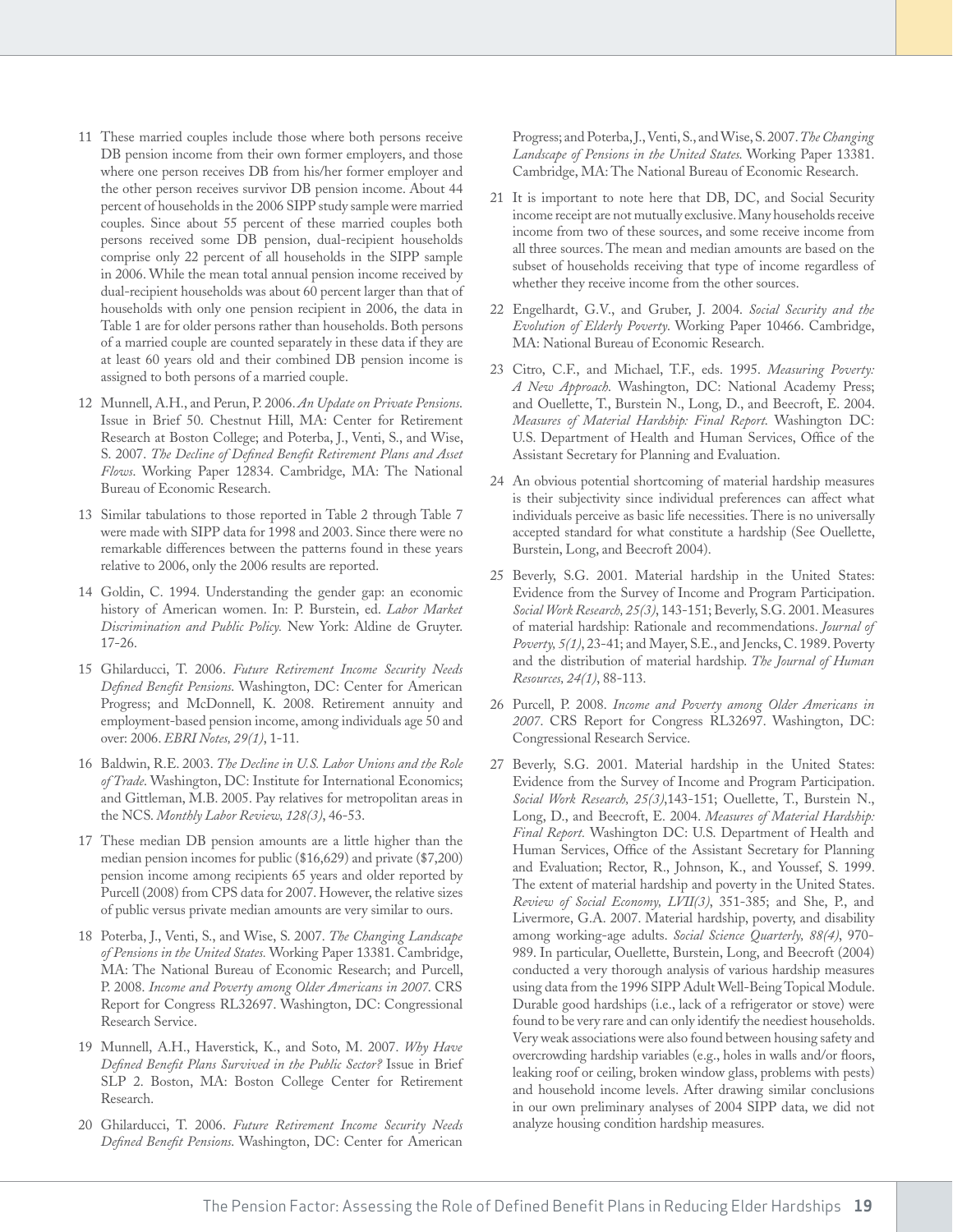- 28 She, P., and Livermore, G.A. 2007. Material hardship, poverty, and disability among working-age adults. *Social Science Quarterly, 88(4)*, 970-989.
- 29 We combined the "food insecurity with hunger" and "food insecurity without hunger" categories of the USDA food insecurity scale creating a single category of "food insecurity with or without hunger."
- 30 Edin, K., and Harris, K. 1999. Getting off and staying off: Racial differences in the work route off welfare. In: Brown, I., ed. *Latinas and African American Women at Work: Race, Gender, and Economic Inequality*. New York: Russell Sage Foundation. 270-301; Kaiser, L. 2008. Why do low-income women not use food stamps? Findings from the California Women's Health Survey. *Public Health Nutrition, 11(12)*, 1288-1295; and Moffitt, R., and Gottschalk, P. 2001. Ethnic and racial differences in welfare receipt in the United States. In: Smelser, N., Wilson, W.J., and Mitchell, F., eds. *America Becoming: Racial Trends and Their Consequences, Volume 2*. Washington, DC: National Academies Press. 152-173.
- 31 Haider, S., Jacknowitz, A., and Schoeni, R.F. 2003. Food stamps and the elderly: why is participation so low? *Journal of Human Resources, 38(Suppl)*, 1080-1111; and Moffitt, R., and Gottschalk, P. 2001. Ethnic and racial differences in welfare receipt in the United States. In: Smelser, N., Wilson, W.J., and Mitchell, F., eds. *America Becoming: Racial Trends and Their Consequences, Volume 2*. Washington, DC: National Academies Press. 152-173.
- 32 Although other researchers have employed similar pension dummy variables in models of wealth (for example, Gustman, A.L., and Steinmeier, T.L. 1998. *Effects of Pensions on Savings: Analysis of Data from the Health and Retirement Study*. Working Paper 6681. Cambridge, MA: The National Bureau of Economic Research), there is still some concern about the potential endogeneity of the DB, DC, and Social Security dummy variables in the models. Persons with tastes for savings may self-select employment in jobs with DB pension benefits. If workers no longer have access to DB pension plans, it is possible that they may accumulate greater personal retirement savings during their working lives to compensate. If so, enhanced personal savings for retirement will offset some of estimated effects of DB pension receipt. To date, empirical evidence concerning whether DB and DC plans actually increase total savings is inconclusive. Munnell and Sunden's 2004 book *Coming Up Short: The Challenge of 401(k) Plans* summarizes this literature and concludes that while there is empirical support for modest offsets, the overall evidence is inconclusive because of the complexity of both conceptual and statistical issues. The

recent work of Sorokina, Webb, and Muldoon (2008) is of interest because it specifically examines offsets between DB and DC wealth over time. Their analysis of changes in the expected composition of pension income at age 65 for households aged 51-56 in 1992, 1998, and 2004 showed that the average household in the 2004 cohort could expect about \$3,100 less in annual DB pension income with an offset of about \$800 more in DC income because of shifts between DB and DC plans. While acknowledging that there may be some unaccounted offset effects, these effects should also affect our estimates for DC and Social Security income receipt. In other words, the estimated impacts of DC and Social Security income receipt should be similarly biased if there are substantial offset effects. We also conducted a number of sensitivity analyses testing the robustness of the results. Models were re-estimated with a two-step instrumental variable estimation procedure, and models were estimated for a subset of households for whom there was information about pre-retirement household earnings, years worked at one's pre-retirement job, and years since retirement. The empirical results were fairly robust. See the Technical Appendix for further detail.

- 33 We also computed impacts simply by subtracting a household's actual reported DB, DC, or Social Security income from reported total household income to obtain adjusted household incomes that were then compared to the federal poverty line for the household. These estimates differ from the statistical estimates because the simple subtraction of a component of household income takes no account of potential systematic differences in the characteristics of households receiving DB, DC, or Social Security income. While both approaches produced similar national estimates of the impacts of DB and DC income, the estimated impacts for Social Security income receipt were much larger when Social Security income was simply subtracted from household income. In contrast to our MNL model projection of 2.95 million additional poor older households, an additional 10.6 million poor households are added when Social Security income was simply subtracted from household income. The latter result appears implausibly large given the similarity in the projections for DB and DC income receipt when both methods were used.
- 34 Not only was the estimated coefficient for the Social Security income receipt dummy variable not statistically significant, but the actual estimated coefficient was nearly zero as well.
- 35 Employing the same methodology, we estimated that households of all ages received about \$85.6 billion from mean-tested public assistance programs in 2006.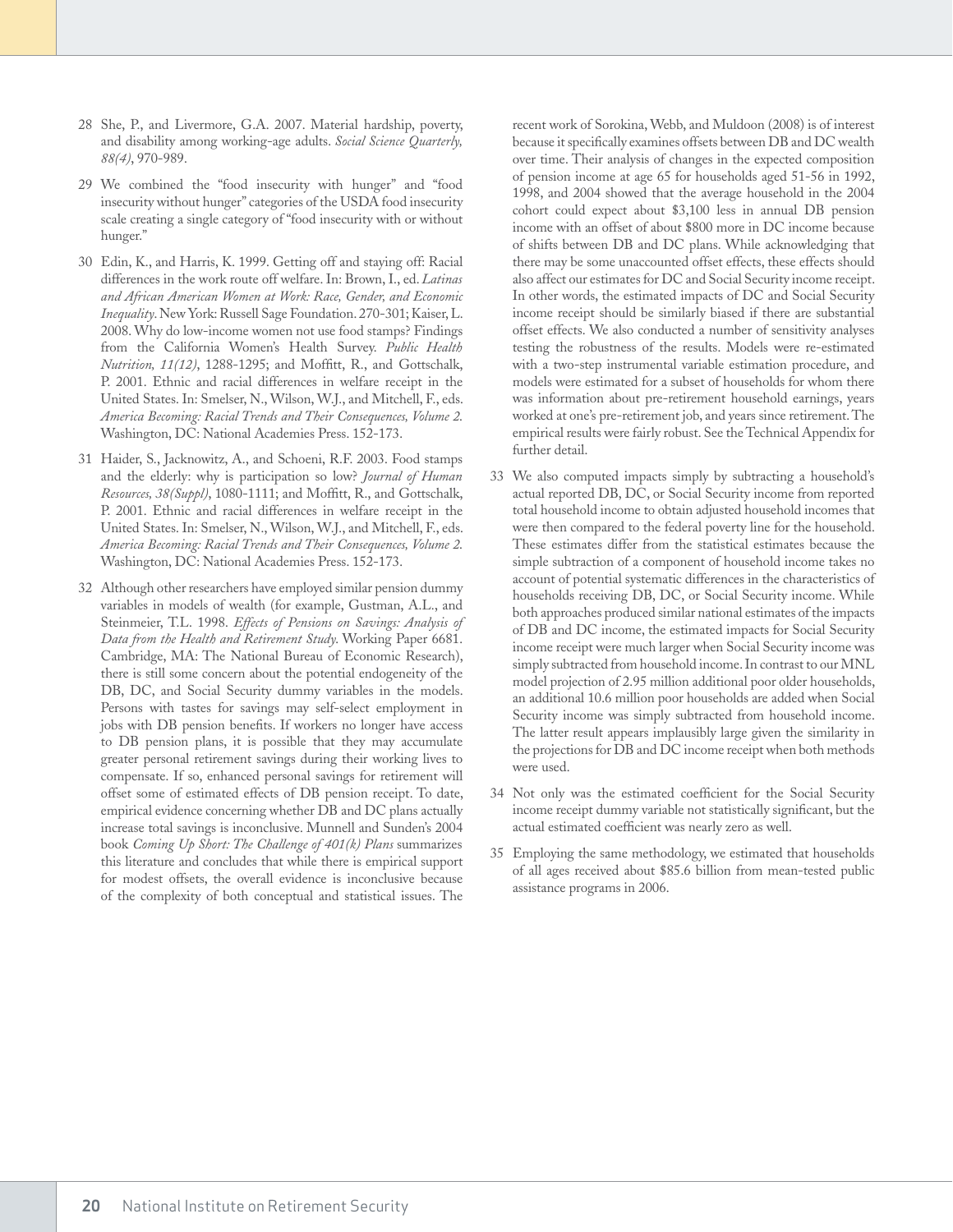# TECHNICAL APPENDIX

# **Analytic File Construction**

For each of the 1996, 2001, and 2004 SIPP panel files, the information needed to conduct the descriptive and multivariate analyses was contained in a Core Wave data file and two topical modules. The Retirement and Pension Plan Coverage Topical Module (Topical module 7 in all panels) served as main file for construction of the analytic research file for each SIPP panel. The Core file for Wave 7 containing the same reference month as Topical module 7 was selected and merged to the Pension topical module. Since the topical module and core data files had the same reference month, all cases were matched in the file merger. The material hardship variables were contained in the SIPP Adult Well-Being Topical Module. These data were contained in Topical Module 8 in the 1996 and 2001 SIPP panels and in Topical Module 5 of the 2004 SIPP panel. Since the reference month of the Topical module differed from that of Topical module 7, a complete one-to-one match of respondents cannot be attained because of changes in the sample due to attrition and the addition of new household members over time in SIPP panel data. The final analysis file for each SIPP panel consisted of the subset of respondents with records in both the Pension and Adult Well-Being Topical modules. The population weights from the Pension Topical module of respondents in the final analytic file were adjusted upward to compensate for the sample attrition resulting from merger of the Adult Well-Being Topical Module.

# **Study Populations**

In the descriptive analyses persons include *all* respondents age 60 years or older and households include all respondents who are a head of household. Person attributes, such as age, gender, and race associated with households are those of the head of the household.

# **Defined Benefit Pension Status and Income**

Receipt of a defined benefit (DB) pension is defined here as receiving pension income from a former employer in the reference month associated with retirement, disability, or survivorship, and lasting for the remainder of one's life. Similar to past research using SIPP data (Copeland, 2007), payments from Social Security, withdrawals from IRA, Keogh and 401K plans, and lump sum pension distributions are not counted as DB pension income. Pension receipt for *persons* is measured in two ways: (1) pension income received from one's own former employer only, and (2) pension income received from both one's own former employer *and/or* from the former employer of a current or decedent spouse. While public and private source of DB pension income cannot be distinguished in the SIPP Retirement and Pension Plan Coverage Topical Module, pension income sources are reported in SIPP Core Interview Waves. Accordingly pension receipt and amounts were determined using information from both the topical module and core wave data files corresponding to the same reference month. Pension income receipt and amounts from the former employer of a spouse/partner were determined in two steps. Since persons age 60 or older may have spouses younger than 60 years old, a separate file containing pension income variables pertaining to one's own former employer, was first created for all SIPP respondents at least 20 years old. The spouse person identifier variable contained from the SIPP core file was then used to merge spousal records with pension variables to all SIPP respondents 60 years old or older. Pension receipt for *households* includes pension income received from *both* the head of household's own former employer *and/or* from the former employer of a spouse.

Annual pension income was estimated by inflating amounts reported for the reference month by a factor of 12. Annualized pension income amounts were then inflated or deflated to constant dollars for January 2003 using the Bureau of Labor Statistics Consumer Price Index (CPI) of the reference month and year (ftp://ftp.bls.gov/pub/special.requests/cpi/cpiai.txt).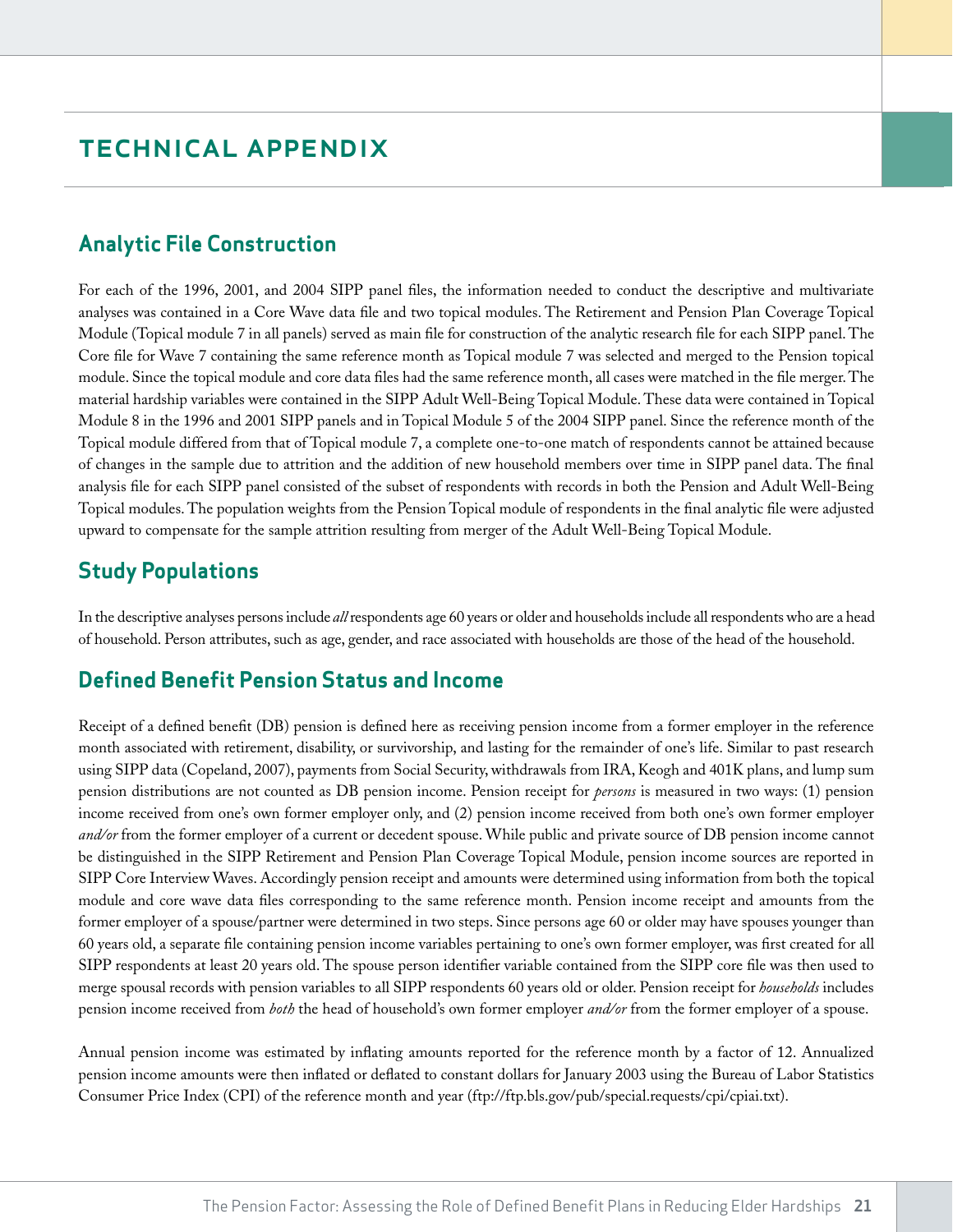# **Public versus Private Pension Income**

SIPP Core Interview data distinguish among seven types of DB pension income. Public pensions include: (1) Federal Civil Service or other Federal civilian employee pension, (2) U.S. military retirement, (3) state government, (4) local government, and (5) Railroad Retirement Board. Private pensions include: (1) company or union pension, and (2) other nongovernment retirement pensions.

# **Annual Household Income Quintiles**

Annual household income was estimated by inflating the amount reported for the reference month by a factor of 12. Household income quintiles pertain to households with heads of any age as reported in *Historical Income Tables-Households*, U.S. Bureau of the Census (http://www.census.gov/hhes/www/income/histinc/h01ar.html), for the calendar year corresponding to the SIPP data reference month and year. The quintile definitions for 1998 are: (below \$16,116) (\$16,116-\$30,408) (\$30,408-\$48,337) (\$48,337-\$75,000) (\$75,000 and above). The quintile definitions for 2003 are: (below \$17,984) (\$17,984-\$34,000) (\$34,000- \$54,453) (\$54,453-\$86,867) (\$86,867 and above). The quintile definitions for 2006 are: (below \$20,035) (\$20,035-\$37,774) (\$37,774-\$60,000) (\$60,000-\$97,032) (\$97,032 and above).

# **Poverty Class**

The SIPP contains a household-level variable containing the dollar amount for the U.S. Bureau of the Census poverty threshold or FPL associated with the respondent household. This threshold is based on household size, age of the head of household (65 years and older versus under 65 years), and number of related children under 18 years old. This was variable was used classify into one of three poverty level classes: (1) *poor* at or below the FPL , (2) *near poor* above the FPL but at or below 200% of the FPL, and (3) *not poor* more than 200% of the FPL.

## **Material Hardship Measures**

We constructed three material hardship measures from SIPP Adult Well-Being Topical Modules similar to the most frequently used material hardship measures in previous research. These include hardships related to: inability to meet basic living expenses, inadequate food consumption, and unmet medical or dental needs. A household is classified as having a *shelter hardship* if it reported that it experienced at least one of the following five hardships in the previous year: (1) did not pay the full amount of the rent or mortgage, (2) was evicted from one's home or apartment for not paying the rent or mortgage, (3) did not pay the full amount of the gas, oil, or electricity bills, (4) gas or electric company turned off service, or the oil company did not deliver oil because of payment problems, and (5) the telephone company disconnected service because payments were not made. *Food hardships* were based on the three-point food security scale of the U.S. Department of Agriculture (She & Livermore, 2007). The scale is based on a count of responses of yes, sometimes, or often to five questions about food-related hardships experienced over the last four months because there was not enough money: (1) food we bought didn't last, (2) couldn't afford balanced meals, (3) cut size or skipped meals, (4) ate less than felt needed, and (5) didn't eat for a whole day. A household is classified as "food insecure with hunger" with a count of 4-5 positive responses, "food insecure without hunger" with 2-3 positive responses, and "food secure" with one or no positive responses. The two food insecurity categories were combined into a single category in our dichotomous measure of food hardships. A household is classified as having a *health care hardship* if it reported that in the previous year a household member needed to see a doctor or dentist but did not go.

# **Public Assistance Receipt and Amounts**

The SIPP contains information about various types of cash and noncash forms of public assistance received by households, as well as the aggregated amount of cash and noncash assistance received. A binary variable indicating the receipt of cash and/or noncash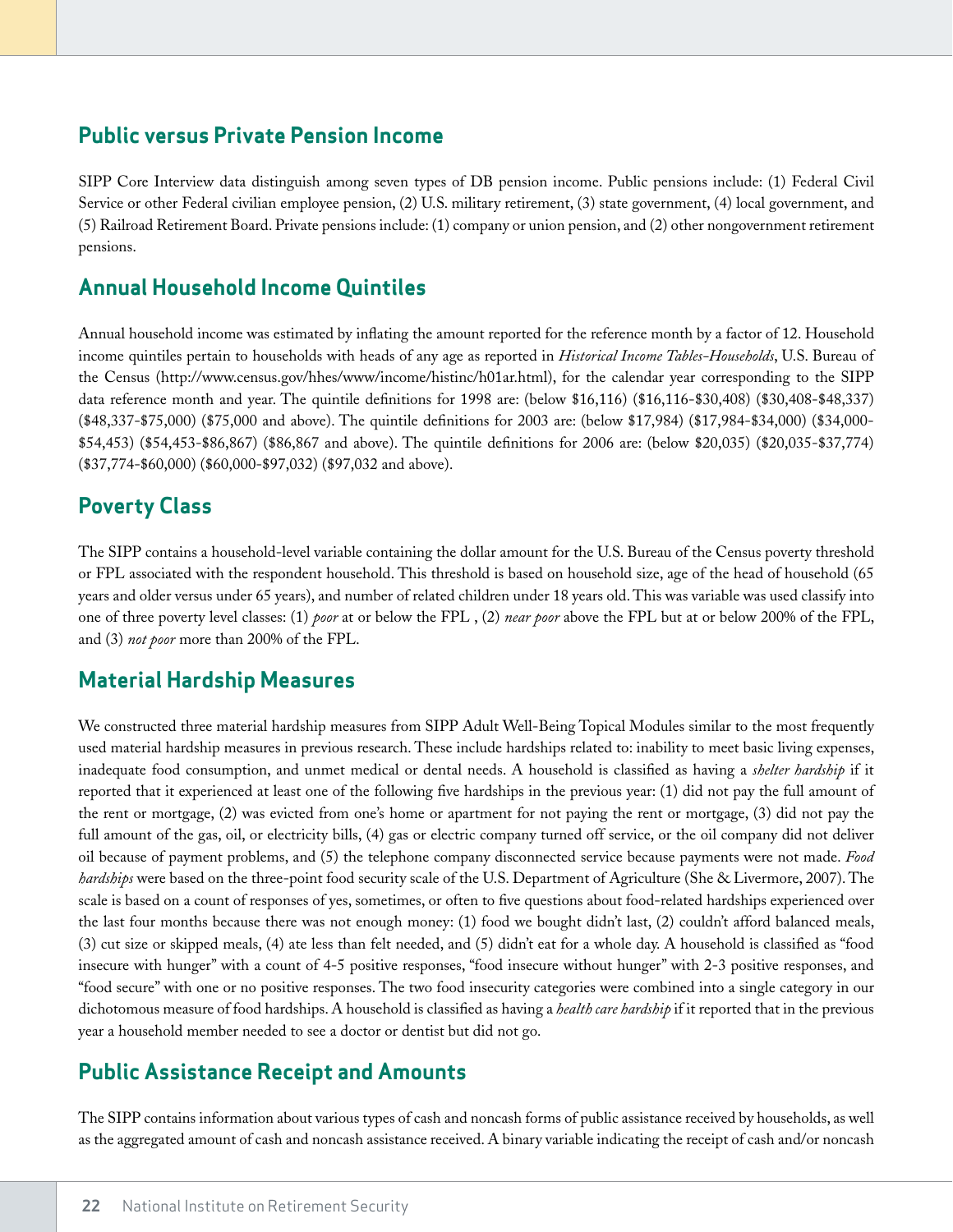public assistance receipt was created from two constructed SIPP variables: *THTRNINC*, an aggregated total of household meanstested cash transfers for reference month, and *THNONCSH*, an aggregated total dollar value of noncash public assistance for the reference month. Means-tested cash assistance includes Supplemental Security Income (SSI), Temporary Assistance for Needy Families (TANF) and general assistance. Noncash public assistance includes Women, Infants, and Children Nutrition Program (WIC), food stamps, and energy assistance. While the SIPP contains information about Medicaid eligibility, it is not counted here as public assistance because the SIPP does not have information on dollar amounts of Medicaid reimbursements. The annual dollar amount of public assistance received was computed as the sum of cash and noncash public assistance in the reference month inflated by a factor of 12. Annualized pension income amounts were then inflated or deflated to constant dollars for January 2003 with the CPI of the reference month and year.

Given the relatively low prevalence rate of households receiving public assistance, the sample sizes for some household subgroups in Table 6 are too small to produce reliable estimates of public assistance dollar amounts. More specifically, amounts of public assistance are not reported when either: the sample size for each subgroups was less than 100 respondent households, or when the sample size of one subgroup was less than 30, regardless of the sample size for the other subgroup(s).

# **Multivariate Analyses**

The 2004 SIPP panel data were employed in the multivariate analysis. We report the results on models estimated on a sample of 10,259 households with a head age 60 years and older.

# **Model Specification**

| Public assistance    | 1=household receipt of cash and/or noncash assistance,<br>$0 = otherwise$                                    |
|----------------------|--------------------------------------------------------------------------------------------------------------|
| Food hardship        | 1=household classified with a food insecurity with or without hunger under USDA scale,<br>$0 = otherwise$    |
| Health care hardship | 1=household reports forgoing medical and/or dental services=1,<br>$0 = otherwise$                            |
| Financial hardship   | 1 = household reports one or more of 5 potential hardships associated with making ends meet,<br>0=otherwise. |
| Poverty status       | $1 =$ poor, $2 =$ near-poor, $3 =$ not-poor.                                                                 |

Models were specified for four binary and one categorical dependent variable:

Logistic regression models were first estimated for the four binary dependent variables defined above. A multinomial logit model was used to estimate the model with the categorical dependent variable of poverty status because the proportional odds assumption underlying an ordinal logit model specification were not supported by statistical tests. Observations were weighted by normalized population weights and the standard errors of coefficients were adjusted for the complex survey design of the SIPP by use of the *svylogit* procedure in Stata V10.0.

The key independent variables of interest in all of the models are the receipt of DB pension income, defined contribution (DC) contribution income, and Social Security (SS) income. These variables specified as dummy variables indicating the receipt of such income by the head of household and/or spouse. Based on availability in the SIPP data, additional variables were specified to account for other socio-demographic factors that should affect the poverty status, public assistance receipt, and material hardships among older households. These variables are defined in Table A.1. Several variables were only available for household heads that reported to have retired from a job or business in the past. These variables were only specified in the models used as part of sensitivity analyses of the empirical results obtained from the models estimated on the full sample of 10,259 older households.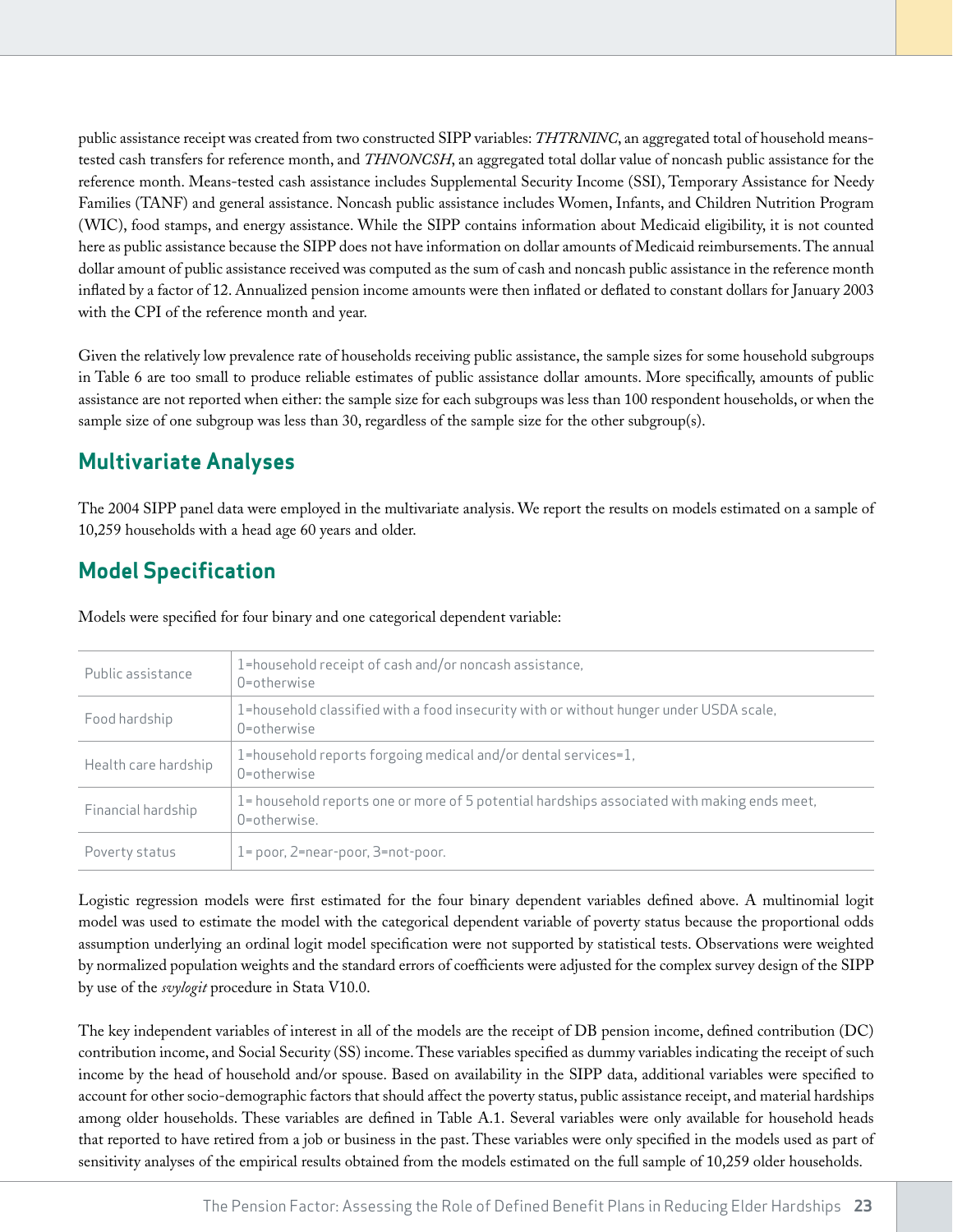#### Table A-1: Definitions of Independent Variables

| <b>Variable Name</b>                               | <b>Definition</b>                                                               |
|----------------------------------------------------|---------------------------------------------------------------------------------|
| DB pension receipt                                 | 1=head of household and/or spouse received DB pension income 0=no               |
| DC income receipt                                  | 1=head of household and/or spouse received DC income, 0=no                      |
| SS income receipt                                  | 1=head of household and/or spouse received SS income, 0=no                      |
| Current hours worked per week                      | Hours worked per week in current employment                                     |
| Age                                                | Age in years                                                                    |
| Born outside of US                                 | 1= born outside of the U.S., 0=born in U.S.                                     |
| 8 or fewer years of school completed               | 1=8 or fewer years of schooling completed, 0=otherwise                          |
| 9-11 years of school                               | 1=9-11 years of schooling completed, 0=otherwise                                |
| High school graduate or GED                        | 1=high school graduate with 12 years or school completed or GED,<br>O=otherwise |
| 1-3 years of college                               | 1=1-3 years of college completed, 0=otherwise                                   |
| 4+ years of college (omitted reference group)      | 1=4 or more years of college completed, 0=otherwise                             |
| Male                                               | 1=male.0=female                                                                 |
| Widowed                                            | 1=widowed, 0-otherwise                                                          |
| Divorced or separated                              | 1=currently divorced or separated, 0=otherwise                                  |
| Never married                                      | 1 = never married, 0 = otherwise                                                |
| Married (omitted reference group)                  | 1= married, 0=otherwise                                                         |
| NonHispanic Black                                  | 1= nonHispanic Black, 0=otherwise                                               |
| Hispanic                                           | 1= Hispanic, 0=otherwise                                                        |
| Other Race                                         | 1=Other race, 0=otherwise                                                       |
| NonHispanic White (omitted reference group)        | 1- nonHispanic White, 0=otherwise                                               |
| Household members                                  | Count of household members                                                      |
| Midwest                                            | 1 = residence in Midwest Census Region, 0 = otherwise                           |
| South                                              | 1= residence in South Census Region, 0=otherwise                                |
| West                                               | 1= residence in West Census Region, 0=otherwise                                 |
| Northeast (omitted reference group)                | 1= residence in Northeast Census Region, 0=otherwise                            |
| Metropolitan area residence                        | 1= metropolitan residence, 0=otherwise                                          |
| Annual preretirement household income <sup>a</sup> | Annual earnings from job or business prior to retirement in \$1,000s            |
| Years since retirement from job <sup>a</sup>       | Years since retirement from job or business                                     |
| Years worked at pre-retirement job <sup>a</sup>    | Years worked at job retired from                                                |
| Pretirement union member <sup>b</sup>              | 1= union member in pre-retirement job, 0=otherwise                              |

a This variable was only specified in the models estimated on subsample of ever-retired households.

b This variable was only specified in the instrumental variable model estimated on subsample of ever-retired households.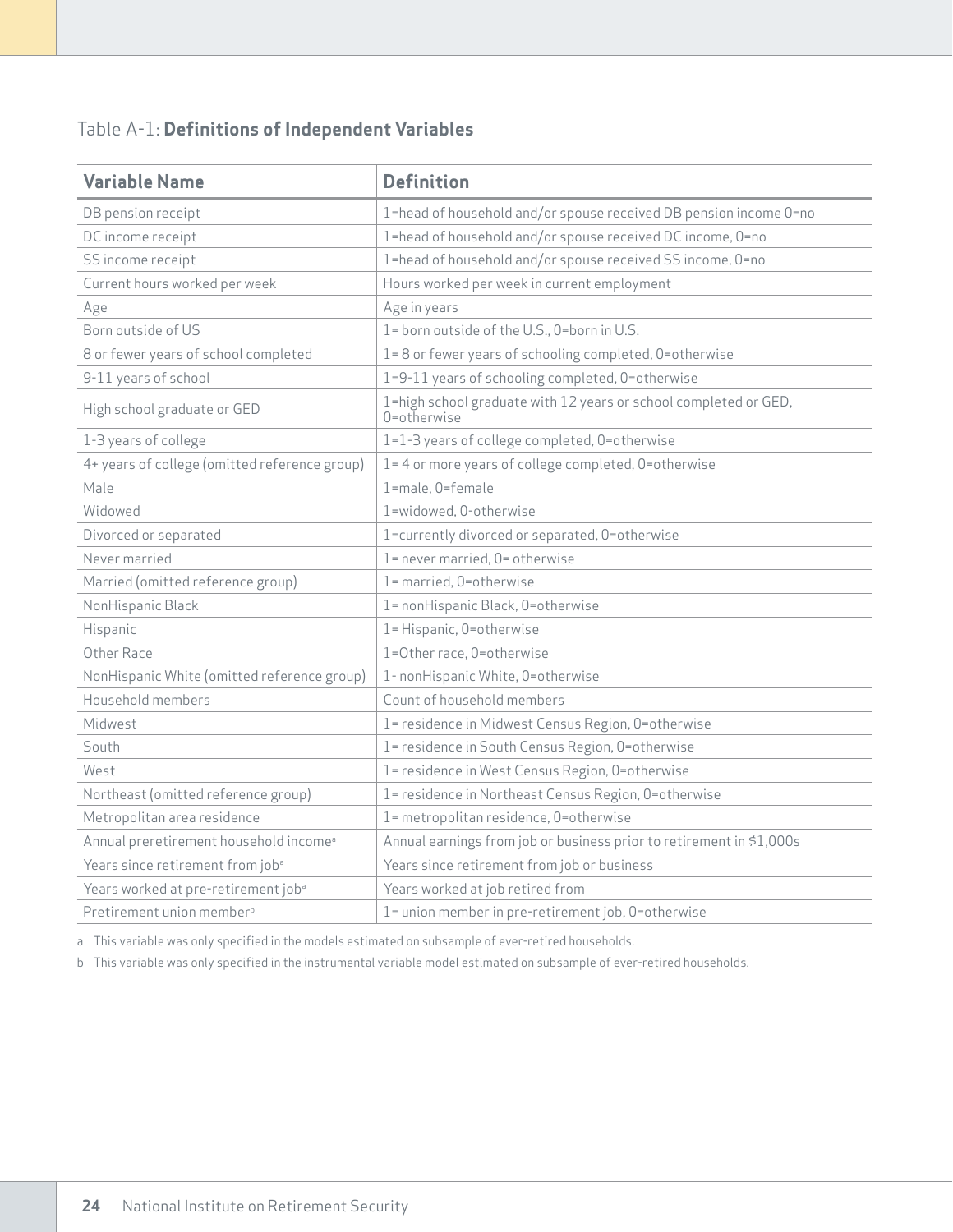#### Table A-2: **Unweighted Sample means (n=10,259)**

| <b>Variables</b>                     | <b>Mean</b> | <b>SD</b> |
|--------------------------------------|-------------|-----------|
| DB pension receipt                   | 0.39        | 0.49      |
| DC income receipt                    | 0.06        | 0.25      |
| SS income receipt                    | 0.79        | 0.40      |
| Current hours worked per week        | 7.59        | 16.68     |
| Age                                  | 71.79       | 8.01      |
| Born outside of US                   | 0.07        | 0.26      |
| 8 or fewer years of school completed | 0.08        | 0.27      |
| 9-11 years of school                 | 0.07        | 0.25      |
| High school graduate or GED          | 0.36        | 0.48      |
| 1-3 years of college                 | 0.29        | 0.46      |
| Male                                 | 0.41        | 0.49      |
| Widowed                              | 0.34        | 0.48      |
| Divorced or separated                | 0.16        | 0.37      |
| Never married                        | 0.02        | 0.13      |
| NonHispanic Black                    | 0.12        | 0.32      |
| Hispanic                             | 0.04        | 0.19      |
| Other Race                           | 0.04        | 0.18      |
| Household members                    | 1.76        | 0.94      |
| Midwest                              | 0.26        | 0.44      |
| South                                | 0.39        | 0.49      |
| West                                 | 0.18        | 0.38      |
| Metropolitan area residence          | 0.72        | 0.45      |

# **Sensitivity Analyses**

Since the statistical models are used to estimate the effects of DB, DC, and SS income receipt on adverse outcomes the models should be fully-specified as possible so that effects of other variables are not erroneously attributed to DB, DC, or SS income receipt. Unfortunately the SIPP does not contain information on lifetime earnings and wealth of households. However, the SIPP has some information about work history for individuals who retired from a job or business in the past that were not available for specification of covariates in the models estimated on the full sample of older households. These variables were: pre-retirement annual household income, years worked at pre-retirement job, and years since retirement. The models were re-estimated on the subsample of 5,086 households with a head age 60 years and older who reported that they had retired from a job or business. This allowed us to compare the results of models estimated with and without a richer set of factors affecting poverty status, material hardships, and public assistance for the subsample of ever-retired households. The most notable differences between the estimates for the subsample when the pre-retirement job variables were added were the education dummy variables and only a very modest improvement in model fit. The changes suggested that the effects of pre-retirement work variables on adverse welfare outcome variables were largely captured by the specification of education variables.

Concerns may also be raised about the potential endogeneity problems in the specification of dummy variables for DB, DC, and SS income receipt since persons may self-select employment in jobs with DB pension or DC plans. We attempted to address this concern by re-estimating the models with a two-step probit model instrumental variable estimation procedure (*ivprobit*) where a model of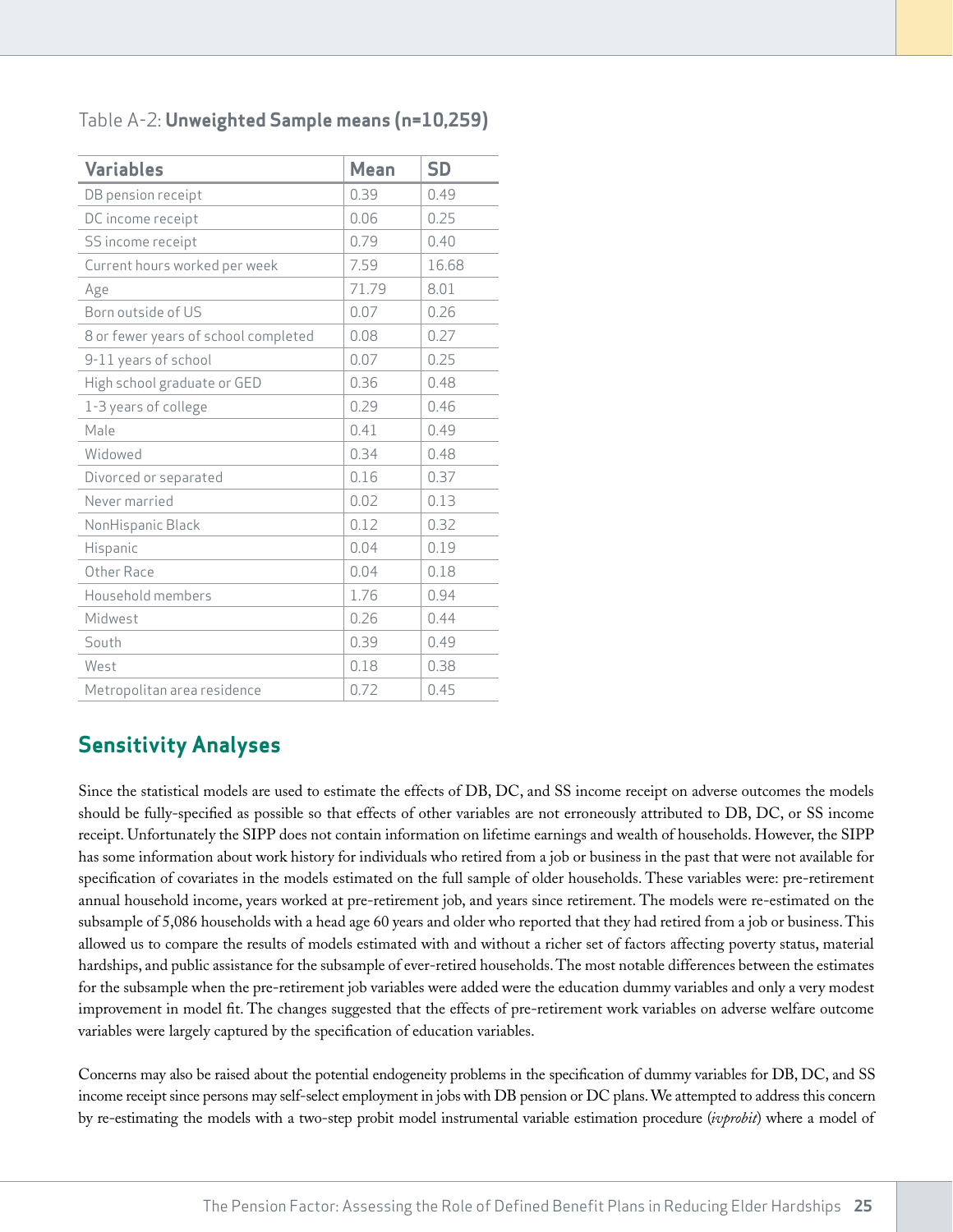DB pension receipt is estimated first, and then predicted values from this model are used as instruments replacing the observed DB pension variables in the second-step model of public assistance or hardship outcome. While some caution should always be exercised in making predictions from estimated models, these models did not suggest that selection bias to be a serious problem.

|                                      | Poor relative to Not-Poor |         | Near-Poor relative to Not-Poor |         |
|--------------------------------------|---------------------------|---------|--------------------------------|---------|
| <b>Variables</b>                     | <b>Odds Ratio</b>         | p-value | <b>Odds Ratio</b>              | p-value |
| DB pension receipt                   | 0.09                      | 0.000   | 0.27                           | 0.000   |
| DC income receipt                    | 0.65                      | 0.108   | 0.77                           | 0.043   |
| SS income receipt                    | 0.28                      | 0.000   | 0.96                           | 0.707   |
| Current hours worked per week        | 0.94                      | 0.000   | 0.96                           | 0.000   |
| Age                                  | 1.00                      | 0.920   | 1.02                           | 0.000   |
| Born outside of US                   | 1.58                      | 0.007   | 1.58                           | 0.000   |
| 8 or fewer years of school completed | 5.90                      | 0.000   | 7.45                           | 0.000   |
| 9-11 years of school                 | 4.73                      | 0.000   | 5.46                           | 0.000   |
| High school graduate or GED          | 2.28                      | 0.000   | 3.68                           | 0.000   |
| 1-3 years of college                 | 1.79                      | 0.000   | 2.63                           | 0.000   |
| Male                                 | 0.84                      | 0.035   | 0.88                           | 0.035   |
| Widowed                              | 0.78                      | 0.050   | 1.37                           | 0.001   |
| Divorced or separated                | 1.59                      | 0.001   | 1.84                           | 0.000   |
| Never married                        | 1.03                      | 0.932   | 0.97                           | 0.919   |
| NonHispanic Black                    | 3.40                      | 0.000   | 1.77                           | 0.000   |
| Hispanic                             | 1.76                      | 0.006   | 1.48                           | 0.016   |
| Other Race                           | 3.11                      | 0.000   | 1.45                           | 0.031   |
| Household members                    | 0.62                      | 0.000   | 0.70                           | 0.000   |
| Midwest                              | 0.86                      | 0.329   | 0.91                           | 0.288   |
| South                                | 1.05                      | 0.699   | 1.08                           | 0.372   |
| West                                 | 0.69                      | 0.028   | 0.93                           | 0.417   |
| Metropolitan area residence          | 1.13                      | 0.184   | 1.09                           | 0.069   |
| Pseudo-R square                      | 0.21                      |         |                                |         |

#### Table A-3: Multinomial Logit Model Results for Poverty Class (n=10,259)

# **Estimating of the Impacts of DB, DC, and SS Income Receipt on Welfare Outcomes**

After estimating the coefficients for the models described above, we derived estimates of the additional older households that would have experienced the various adverse welfare outcome if it were not for their receipt of DB pension, DC income, and SS income. The estimation approach is described below for receipt of DB pension income and public assistance receipt. The same approach was used for other adverse welfare outcomes, and for estimating the impacts of DC and SS income receipt

1. Predicted values were obtained from the estimated model with actual values for DB pension receipt. These predicted values were multiplied by SIPP population weights and summed to obtain a national estimate of the number of households with DB pensions receiving public assistance.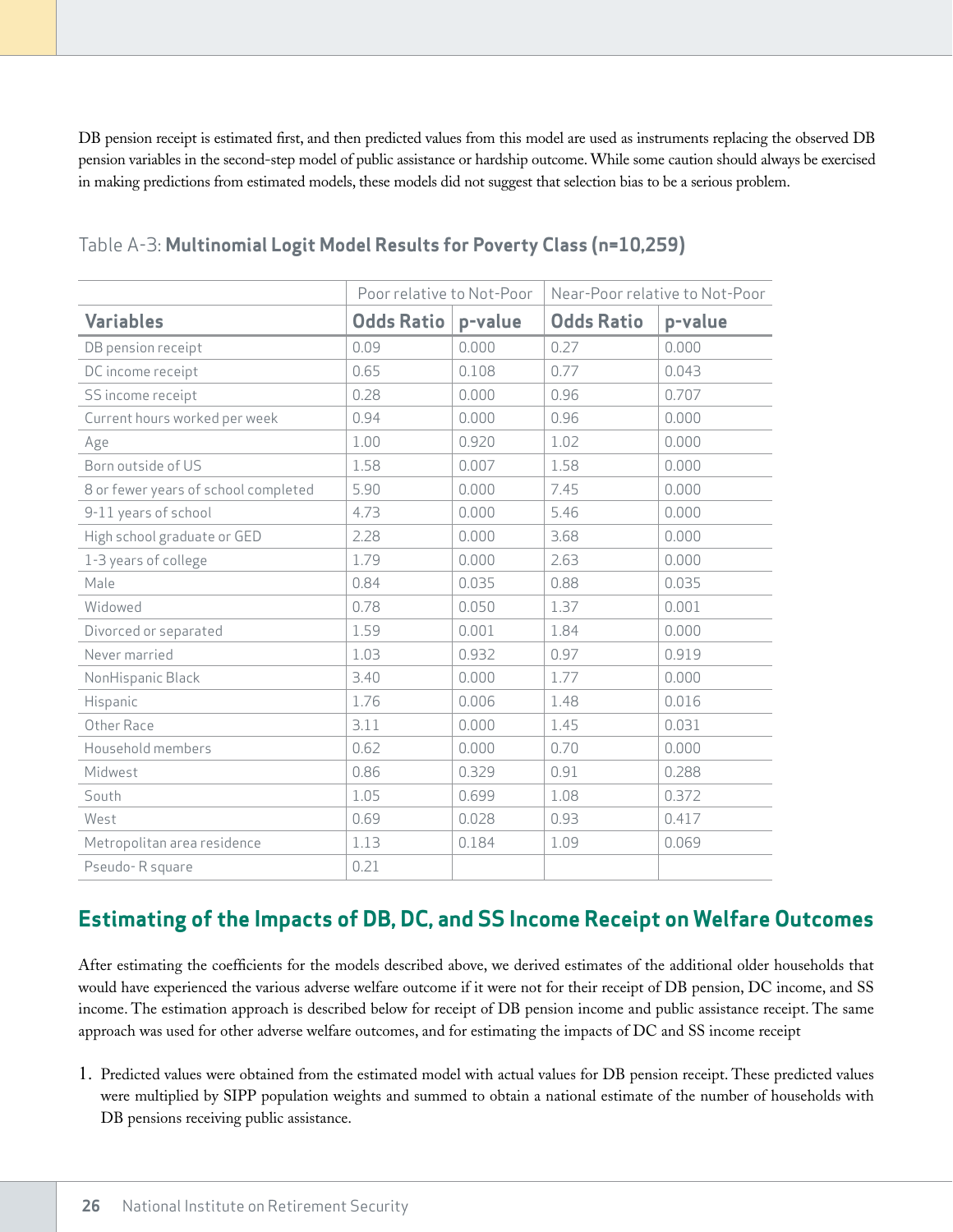- 2. A second set of predicted values were then obtained. For these predictions, the DB pension receipt variable was set to zero for all households with DB pensions rather than their actual value of one. These predicted values were then multiplied by SIPP population weights and summed to obtain a national estimate of the number of households that would be expected to receive public assistance if no households had DB pension income.
- 3. Since DB pension receipt was negatively associated with public assistance receipt, the difference between these two predicted values is the national estimate of the additional number of households that would be expected to receive public assistance in the absence of DB pension income receipt.

The dollar impact of DB pension receipt of public assistance expenditures was obtained by multiplying the estimate of households from step 3 by the mean annual amount of public assistance received by older households in 2006 from the study data, or \$5,373.

|                                         | <b>Public Assistance</b>    |         | Shelter Hardship            |         | Food Hardship               |         | Medical Care Hardship       |         |
|-----------------------------------------|-----------------------------|---------|-----------------------------|---------|-----------------------------|---------|-----------------------------|---------|
| <b>Variables</b>                        | <b>Odds</b><br><b>Ratio</b> | p-value | <b>Odds</b><br><b>Ratio</b> | p-value | <b>Odds</b><br><b>Ratio</b> | p-value | <b>Odds</b><br><b>Ratio</b> | p-value |
| DB pension receipt                      | 0.27                        | 0.000   | 0.46                        | 0.000   | 0.51                        | 0.000   | 0.68                        | 0.003   |
| DC income receipt                       | 0.40                        | 0.000   | 0.32                        | 0.015   | 0.36                        | 0.000   | 0.37                        | 0.000   |
| SS income receipt                       | 0.44                        | 0.000   | 0.96                        | 0.799   | 1.00                        | 0.997   | 1.19                        | 0.252   |
| Current hours worked<br>per week        | 0.94                        | 0.000   | 0.99                        | 0.004   | 0.97                        | 0.000   | 0.99                        | 0.004   |
| Age                                     | 0.97                        | 0.001   | 0.93                        | 0.000   | 0.96                        | 0.000   | 0.94                        | 0.000   |
| Born outside of US                      | 2.04                        | 0.000   | 0.64                        | 0.034   | 1.19                        | 0.338   | 0.89                        | 0.504   |
| 8 or fewer years of<br>school completed | 5.96                        | 0.000   | 4.87                        | 0.000   | 3.60                        | 0.000   | 3.88                        | 0.000   |
| 9-11 years of school                    | 4.56                        | 0.000   | 3.53                        | 0.000   | 3.25                        | 0.000   | 2.91                        | 0.000   |
| High school graduate or GED             | 2.47                        | 0.000   | 2.91                        | 0.000   | 2.12                        | 0.000   | 2.10                        | 0.000   |
| 1-3 years of college                    | 1.90                        | 0.000   | 3.13                        | 0.000   | 2.03                        | 0.000   | 2.41                        | 0.000   |
| Male                                    | 0.99                        | 0.903   | 0.74                        | 0.020   | 0.80                        | 0.012   | 0.77                        | 0.020   |
| Widowed                                 | 1.46                        | 0.001   | 1.46                        | 0.009   | 1.18                        | 0.177   | 1.42                        | 0.011   |
| Divorced or separated                   | 2.31                        | 0.000   | 2.19                        | 0.000   | 2.43                        | 0.000   | 1.99                        | 0.000   |
| Never married                           | 1.11                        | 0.671   | 0.99                        | 0.973   | 0.94                        | 0.820   | 0.89                        | 0.698   |
| NonHispanic Black                       | 3.07                        | 0.000   | 3.93                        | 0.000   | 3.13                        | 0.000   | 1.44                        | 0.006   |
| Hispanic                                | 2.42                        | 0.000   | 1.96                        | 0.004   | 1.99                        | 0.001   | 0.87                        | 0.527   |
| Other Race                              | 1.92                        | 0.001   | 1.92                        | 0.010   | 2.20                        | 0.000   | 1.17                        | 0.493   |
| Household members                       | 1.56                        | 0.000   | 1.13                        | 0.012   | 1.05                        | 0.319   | 1.17                        | 0.001   |
| Midwest                                 | 0.72                        | 0.009   | 0.75                        | 0.123   | 0.86                        | 0.323   | 0.98                        | 0.903   |
| South                                   | 0.82                        | 0.077   | 0.61                        | 0.002   | 0.73                        | 0.018   | 1.04                        | 0.773   |
| West                                    | 0.78                        | 0.068   | 0.68                        | 0.063   | 0.79                        | 0.183   | 1.09                        | 0.555   |
| Metropolitan area<br>residence          | 1.06                        | 0.499   | 0.90                        | 0.244   | 0.99                        | 0.883   | 1.07                        | 0.373   |
| Pseudo-R square                         | 0.25                        |         | 0.14                        |         | 0.12                        |         | 0.07                        |         |

#### Table A-4: Logistic Regression Results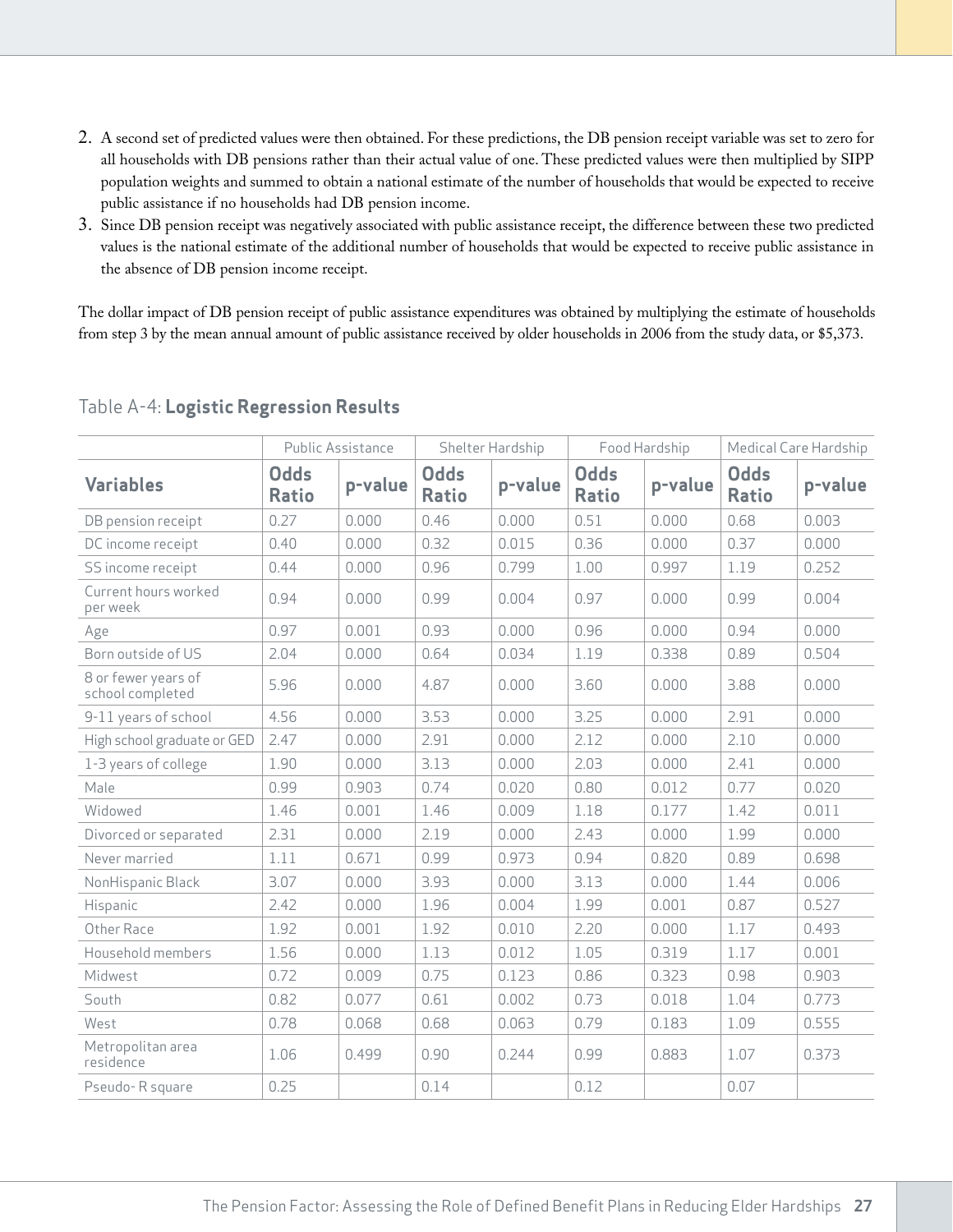This page intentionally left blank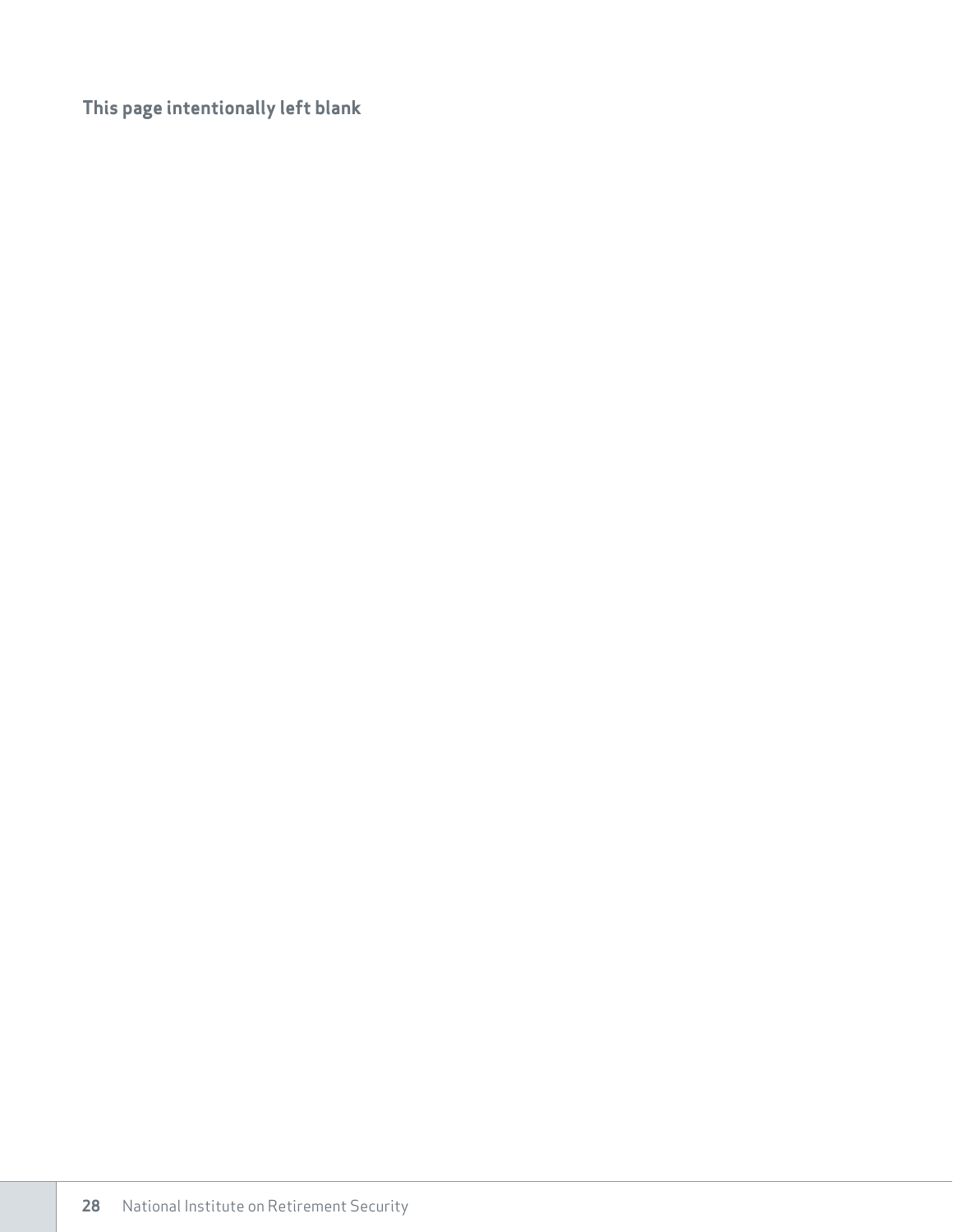The National Institute on Retirement Security is a non-profit research institute established to contribute to informed policy making by fostering a deep understanding of the value of retirement security to employees, employers, and the economy as a whole. NIRS works to fulfill this mission through research, education, and outreach programs that are national in scope.



To conserve financial and environmental resources, this printed edition is abridged.<br>To view the report with its technical appendix, please visit www.nirsonline.org.